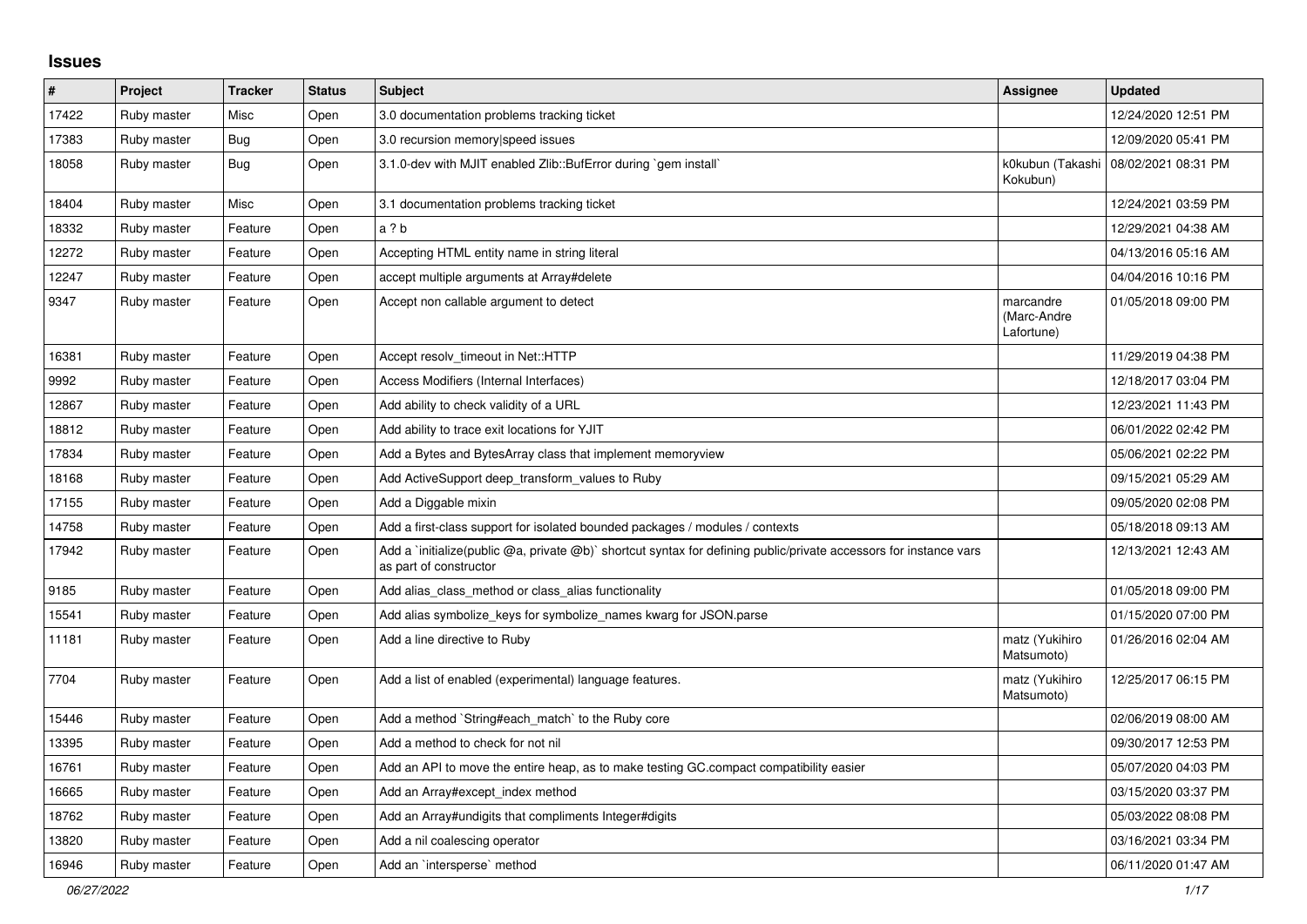| $\vert$ # | Project     | <b>Tracker</b> | <b>Status</b> | <b>Subject</b>                                                                       | <b>Assignee</b>              | <b>Updated</b>      |
|-----------|-------------|----------------|---------------|--------------------------------------------------------------------------------------|------------------------------|---------------------|
| 18275     | Ruby master | Feature        | Open          | Add an option to define_method to not capture the surrounding environment            | ko1 (Koichi<br>Sasada)       | 12/03/2021 02:34 PM |
| 16913     | Ruby master | Feature        | Open          | Add `ARGF#each_io`                                                                   |                              | 05/25/2020 11:33 PM |
| 8626      | Ruby master | Feature        | Open          | Add a Set coercion method to the standard lib: Set(possible set)                     |                              | 12/23/2021 11:43 PM |
| 18004     | Ruby master | Feature        | Open          | Add Async to the stdlib                                                              |                              | 11/26/2021 06:01 AM |
| 16244     | Ruby master | Feature        | Open          | Add a Time#before? and Time#after? method                                            |                              | 12/15/2019 12:59 AM |
| 18228     | Ruby master | Feature        | Open          | Add a `timeout` option to `IO.copy_stream`                                           |                              | 10/01/2021 05:10 AM |
| 18594     | Ruby master | Feature        | Open          | Add a #to_h method on URI::Generic                                                   |                              | 03/31/2022 01:18 PM |
| 12455     | Ruby master | Feature        | Open          | Add a way for class String to determine whether it has only numbers / digits or not  |                              | 07/20/2016 03:13 AM |
| 16018     | Ruby master | Feature        | Open          | Add a way to deprecate methods                                                       |                              | 09/02/2019 06:24 AM |
| 15222     | Ruby master | Feature        | Open          | Add a way to distinguish between Struct classes with and without keyword initializer |                              | 10/11/2018 01:16 PM |
| 12244     | Ruby master | Feature        | Open          | Add a way to `integer - integer % num`                                               | matz (Yukihiro<br>Matsumoto) | 05/17/2016 06:05 AM |
| 16150     | Ruby master | Feature        | Open          | Add a way to request a frozen string from to_s                                       |                              | 06/03/2022 04:42 PM |
| 11148     | Ruby master | Feature        | Open          | Add a way to require files, but not raise an exception when the file isn't found     |                              | 05/13/2015 05:57 PM |
| 18593     | Ruby master | Feature        | Open          | Add back URI.escape                                                                  |                              | 02/18/2022 07:45 PM |
| 12802     | Ruby master | Feature        | Open          | Add BLAKE2 support to Digest                                                         |                              | 09/02/2019 05:58 AM |
| 16282     | Ruby master | Feature        | Open          | Add "call data" wrapper IMEMO object so inline cache can be updated                  |                              | 10/29/2019 12:13 AM |
| 11373     | Ruby master | Feature        | Open          | Add command line option to query valid values for --dump                             |                              | 07/27/2021 11:09 AM |
| 13263     | Ruby master | Feature        | Open          | Add companion integer nth-root method to recent Integer#isgrt                        |                              | 04/05/2017 12:49 AM |
| 15393     | Ruby master | Feature        | Open          | Add compilation flags to freeze Array and Hash literals                              |                              | 01/15/2019 12:15 AM |
| 17496     | Ruby master | Feature        | Open          | Add constant Math::TAU                                                               |                              | 01/13/2021 05:47 AM |
| 18146     | Ruby master | Feature        | Open          | Add `delete_prefix` and `delete_suffix` to `Pathname`                                |                              | 09/03/2021 04:59 AM |
| 14618     | Ruby master | Feature        | Open          | Add display width method to String for CLI                                           |                              | 03/21/2018 04:00 AM |
| 14768     | Ruby master | Misc           | Open          | Add documentation for    and &&                                                      |                              | 05/17/2018 09:45 AM |
| 15514     | Ruby master | Misc           | Open          | Add documentation for implicit array decomposition                                   |                              | 01/10/2019 04:43 PM |
| 15590     | Ruby master | Feature        | Open          | Add dups to Array to find duplicates                                                 |                              | 02/08/2019 10:00 AM |
| 11577     | Ruby master | Feature        | Open          | Add encodeURIComponent compatible API for URI                                        |                              | 10/09/2015 01:40 PM |
| 14077     | Ruby master | Feature        | Open          | Add Encoding::FILESYSTEM and Encoding::LOCALE constants                              |                              | 11/03/2017 09:31 PM |
| 14399     | Ruby master | Feature        | Open          | Add Enumerable#product                                                               |                              | 08/11/2019 09:34 PM |
| 14593     | Ruby master | Feature        | Open          | Add `Enumerator#concat`                                                              |                              | 03/08/2018 09:15 PM |
| 16833     | Ruby master | Feature        | Open          | Add Enumerator#empty?                                                                |                              | 05/06/2020 07:55 PM |
| 18438     | Ruby master | Feature        | Open          | Add `Exception#additional_message` to show additional error information              |                              | 02/07/2022 02:55 AM |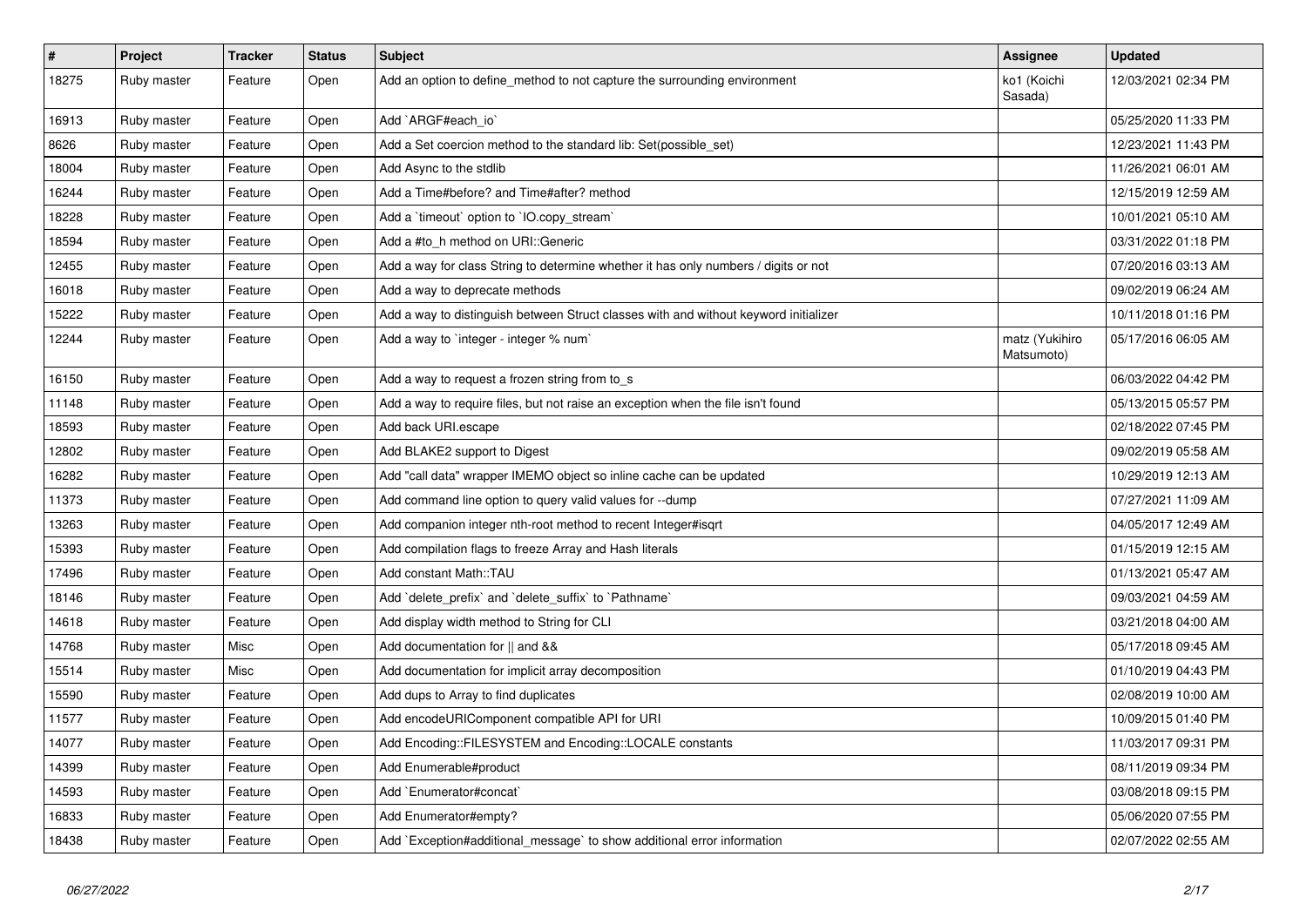| #     | Project     | <b>Tracker</b> | <b>Status</b> | <b>Subject</b>                                                                                                                         | <b>Assignee</b>                      | <b>Updated</b>      |
|-------|-------------|----------------|---------------|----------------------------------------------------------------------------------------------------------------------------------------|--------------------------------------|---------------------|
| 18564 | Ruby master | Feature        | Open          | Add Exception#detailed_message                                                                                                         | mame (Yusuke<br>Endoh)               | 02/01/2022 08:06 PM |
| 13696 | Ruby master | Feature        | Open          | Add exchange and noreplace options to File.rename                                                                                      | Glass_saga<br>(Masaki<br>Matsushita) | 12/01/2017 04:34 PM |
| 14092 | Ruby master | Feature        | Open          | Add extension key argument to Tempfile                                                                                                 |                                      | 11/08/2017 06:47 PM |
| 18248 | Ruby master | Misc           | Open          | Add Feature Triaging Guide                                                                                                             |                                      | 10/12/2021 03:21 PM |
| 13893 | Ruby master | Feature        | Open          | Add Fiber#[] and Fiber#[]= and restore Thread#[] and Thread#[]= to their original behavior                                             |                                      | 08/14/2020 01:48 AM |
| 11583 | Ruby master | Feature        | Open          | Add File#unlink                                                                                                                        |                                      | 10/12/2015 05:40 AM |
| 17165 | Ruby master | Feature        | Open          | Add `filter` and `flatten` keywords to `Enumerable#map`                                                                                |                                      | 09/13/2020 09:41 AM |
| 16929 | Ruby master | Feature        | Open          | Add GC.start(compact: true)                                                                                                            |                                      | 06/01/2020 03:42 PM |
| 13924 | Ruby master | Feature        | Open          | Add headings/hints to RubyVM::InstructionSequence#disasm                                                                               |                                      | 09/20/2017 01:40 PM |
| 9556  | Ruby master | Feature        | Open          | Add HTTP#get block functionality to HTTP.get                                                                                           |                                      | 02/23/2014 05:53 AM |
| 15202 | Ruby master | Misc           | Open          | Adding Coverity Scan to CI to see the result casually                                                                                  |                                      | 10/25/2018 10:50 AM |
| 14404 | Ruby master | Feature        | Open          | Adding writev support to IO#write_nonblock                                                                                             |                                      | 01/29/2018 12:29 AM |
| 10489 | Ruby master | Feature        | Open          | Add inherit method for clearer and multiple inheritance                                                                                | matz (Yukihiro<br>Matsumoto)         | 12/10/2020 08:53 AM |
| 18835 | Ruby master | Feature        | Open          | Add InstructionSequence#type method                                                                                                    |                                      | 06/16/2022 10:30 PM |
| 17830 | Ruby master | Feature        | Open          | Add Integer#previous and Integer#prev                                                                                                  | matz (Yukihiro<br>Matsumoto)         | 04/27/2021 11:35 PM |
| 16245 | Ruby master | Feature        | Open          | Add interfaces to count and measure size all IMEMO objects                                                                             |                                      | 10/17/2019 09:16 PM |
| 16757 | Ruby master | Feature        | Open          | Add intersection to Range                                                                                                              |                                      | 01/22/2022 07:26 AM |
| 17833 | Ruby master | Feature        | Open          | add IO.readinto(b) where b is a bytes like object that is you can get a memoryview from                                                |                                      | 06/30/2021 02:36 PM |
| 17326 | Ruby master | Feature        | Open          | Add Kernel#must! to the standard library                                                                                               |                                      | 06/22/2022 04:10 PM |
| 11597 | Ruby master | Feature        | Open          | Add Linux-specific setfsuid(2)/setfsgid(2)                                                                                             |                                      | 10/15/2015 10:08 PM |
| 16231 | Ruby master | Feature        | Open          | Add #location to Net::HTTPResponse                                                                                                     |                                      | 10/06/2019 11:14 PM |
| 14122 | Ruby master | Feature        | Open          | Add LogicError                                                                                                                         |                                      | 06/17/2019 11:47 PM |
| 18179 | Ruby master | Feature        | Open          | Add Math methods to Numeric                                                                                                            |                                      | 03/24/2022 02:54 PM |
| 16899 | Ruby master | Feature        | Open          | Add method `Array#both_end`                                                                                                            |                                      | 05/18/2020 01:44 AM |
| 7876  | Ruby master | Feature        | Open          | Add method for accessing Class from within Singleton Class                                                                             | matz (Yukihiro<br>Matsumoto)         | 12/25/2017 06:15 PM |
| 8994  | Ruby master | Feature        | Open          | add methods for Float to get if an NaN is quiet or not, also add class methods for Float to "generate" an quiet<br>NaN and an loud NaN |                                      | 10/21/2019 10:38 PM |
| 15571 | Ruby master | Feature        | Open          | Add methods: iroot, root, and roots                                                                                                    |                                      | 01/30/2019 06:17 PM |
| 14771 | Ruby master | Feature        | Open          | Add method to create DNS resource from data string                                                                                     |                                      | 05/17/2018 10:43 PM |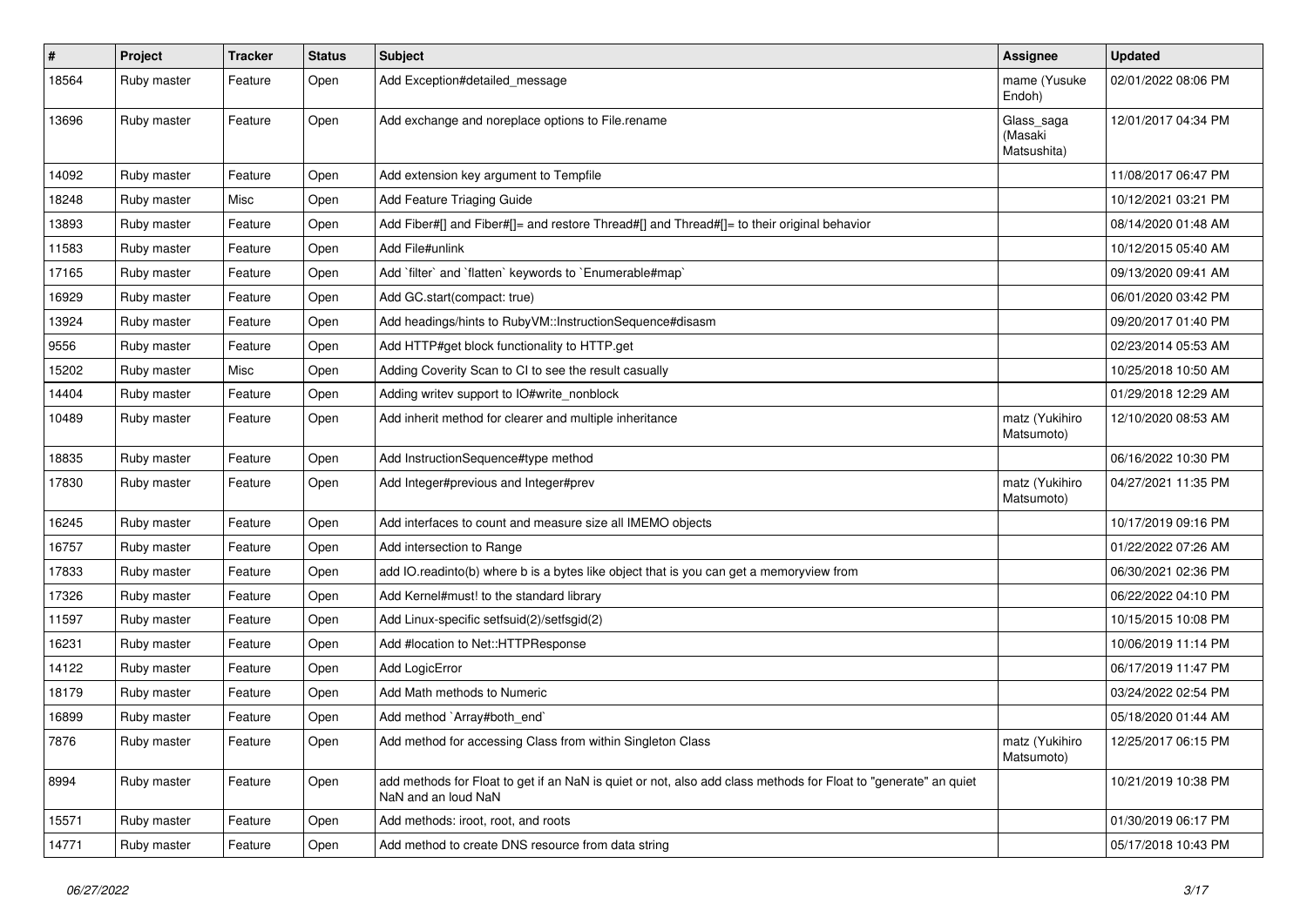| $\vert$ # | Project     | <b>Tracker</b> | <b>Status</b> | Subject                                                 | <b>Assignee</b>                        | <b>Updated</b>      |
|-----------|-------------|----------------|---------------|---------------------------------------------------------|----------------------------------------|---------------------|
| 9779      | Ruby master | Feature        | Open          | Add Module#descendents                                  |                                        | 01/05/2018 09:00 PM |
| 17753     | Ruby master | Feature        | Open          | Add Module#namespace                                    |                                        | 04/17/2021 08:04 AM |
| 8275      | Ruby master | Feature        | Open          | Add Module#public_const_get                             |                                        | 12/23/2021 11:43 PM |
| 18418     | Ruby master | Feature        | Open          | Add Net::HTTP#security_level=                           |                                        | 12/19/2021 11:58 AM |
| 18675     | Ruby master | Feature        | Open          | Add new exception class for resolv timeouts             |                                        | 04/01/2022 11:22 PM |
| 17406     | Ruby master | Feature        | Open          | Add `NoMatchingPatternError#depth`                      |                                        | 12/19/2020 03:18 PM |
| 18809     | Ruby master | Feature        | Open          | Add Numeric#ceildiv                                     |                                        | 06/21/2022 06:21 PM |
| 9585      | Ruby master | Feature        | Open          | Add Object#in? to make ruby easier to read              |                                        | 03/15/2014 04:49 PM |
| 8751      | Ruby master | Feature        | Open          | Add offsets to method#source_location                   |                                        | 12/23/2021 11:43 PM |
| 7654      | Ruby master | Feature        | Open          | Add optional code block to IO::readlines                | matz (Yukihiro<br>Matsumoto)           | 12/25/2017 06:15 PM |
| 15815     | Ruby master | Feature        | Open          | Add option to raise NoMethodError for OpenStruct        | marcandre<br>(Marc-Andre<br>Lafortune) | 09/28/2020 02:11 AM |
| 13765     | Ruby master | Feature        | Open          | Add Proc#bind                                           |                                        | 07/26/2017 01:31 PM |
| 18774     | Ruby master | Feature        | Open          | Add Queue#pop(timeout:)                                 |                                        | 05/20/2022 12:27 AM |
| 18131     | Ruby master | <b>Bug</b>     | Open          | addr2line.c: Some inlined functions mistakenly shown    |                                        | 08/24/2021 07:59 PM |
| 13933     | Ruby master | Feature        | Open          | Add Range#empty?                                        |                                        | 10/25/2017 09:19 AM |
| 11917     | Ruby master | Feature        | Open          | Add Range#length as an alias for size                   |                                        | 01/30/2016 07:01 AM |
| 14777     | Ruby master | Feature        | Open          | Add Range#offset?                                       |                                        | 05/19/2018 03:50 PM |
| 18515     | Ruby master | Feature        | Open          | Add Range#reverse_each implementation for performance   |                                        | 01/31/2022 02:23 AM |
| 7883      | Ruby master | Feature        | Open          | Add Regex#to_proc                                       | matz (Yukihiro<br>Matsumoto)           | 12/25/2017 06:15 PM |
| 15217     | Ruby master | Feature        | Open          | Add Resolv.current_resolver                             |                                        | 10/08/2018 11:18 PM |
| 11312     | Ruby master | Feature        | Open          | Add Resolv::DNS::Resource::IN::SPF                      | akr (Akira<br>Tanaka)                  | 07/01/2015 03:26 AM |
| 17134     | Ruby master | Feature        | Open          | Add resolv_timeout to TCPSocket                         |                                        | 12/10/2020 09:09 AM |
| 13639     | Ruby master | Feature        | Open          | Add "RTMIN" and "RTMAX" to Signal.list                  |                                        | 08/31/2017 09:06 AM |
| 14833     | Ruby master | Feature        | Open          | Add RubyVM::AST::Node#pretty_print                      |                                        | 06/07/2018 02:56 PM |
| 17375     | Ruby master | Feature        | Open          | Add scheduler callbacks for transferring fibers         |                                        | 12/07/2020 11:31 PM |
| 17208     | Ruby master | Feature        | Open          | Add `Set#compact` and `Set#compact!` methods            |                                        | 11/05/2020 10:44 AM |
| 17325     | Ruby master | Feature        | Open          | Adds Fiber#cancel, which forces a Fiber to break/return |                                        | 11/19/2020 12:34 AM |
| 14114     | Ruby master | Feature        | Open          | Add #step for Array, Enumerable, Enumerator             |                                        | 06/24/2019 05:00 PM |
| 14033     | Ruby master | Feature        | Open          | Add String#append                                       |                                        | 08/08/2018 03:01 AM |
| 14919     | Ruby master | Feature        | Open          | Add String#byteinsert                                   |                                        | 07/18/2018 01:29 PM |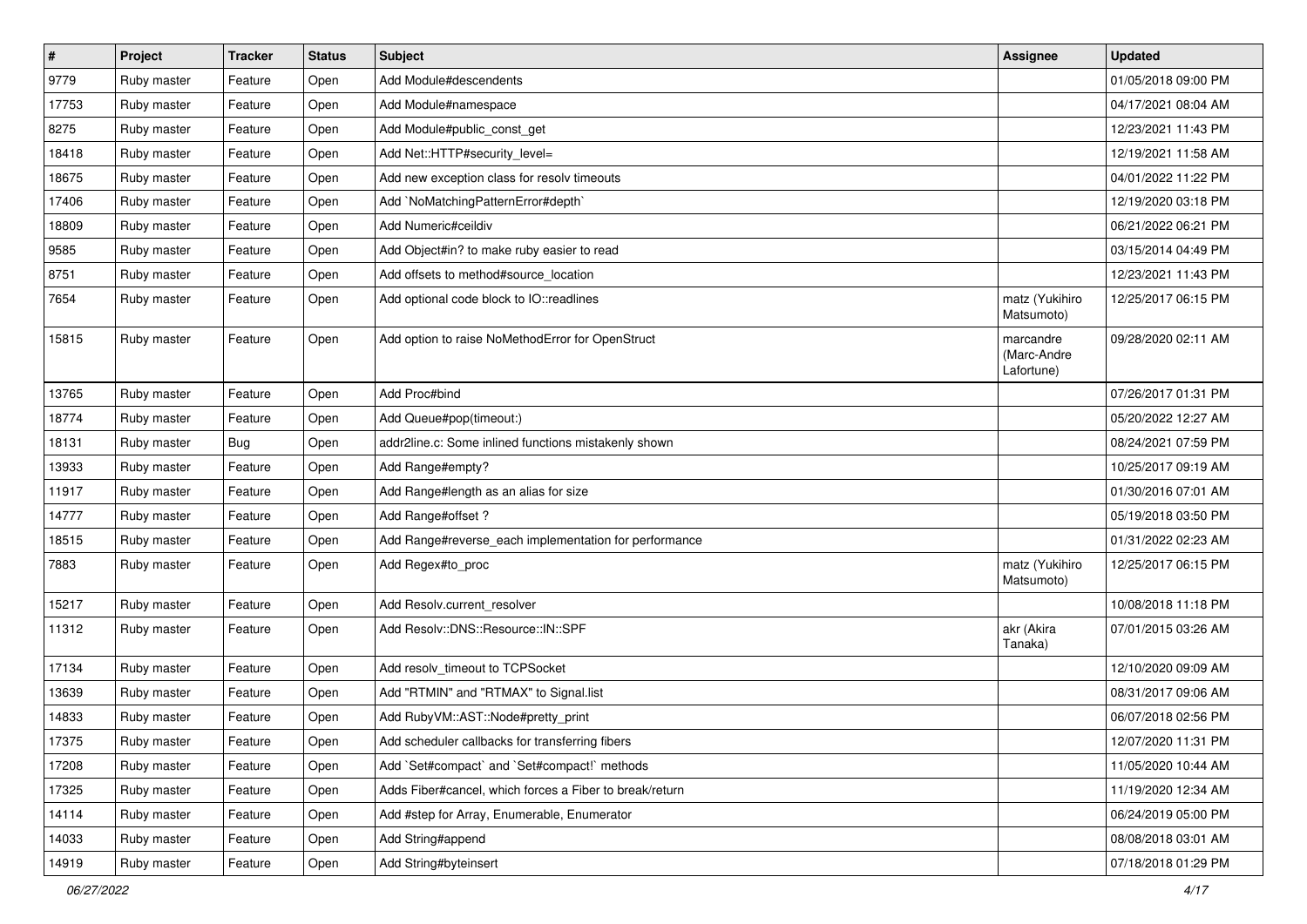| $\pmb{\#}$ | Project     | <b>Tracker</b> | <b>Status</b> | Subject                                                                                           | <b>Assignee</b>              | <b>Updated</b>      |
|------------|-------------|----------------|---------------|---------------------------------------------------------------------------------------------------|------------------------------|---------------------|
| 13626      | Ruby master | Feature        | Open          | Add String#byteslice!                                                                             |                              | 07/03/2018 11:07 PM |
| 9043       | Ruby master | Feature        | Open          | Add String#f method as shortcut for #freeze                                                       | matz (Yukihiro<br>Matsumoto) | 01/05/2018 09:00 PM |
| 10574      | Ruby master | Feature        | Open          | Add String#Ichomp and String.Ichomp!                                                              | matz (Yukihiro<br>Matsumoto) | 12/15/2014 04:34 PM |
| 10869      | Ruby master | Feature        | Open          | Add support for option to pre-compile Ruby files                                                  |                              | 02/23/2015 11:08 AM |
| 15560      | Ruby master | Feature        | Open          | Add support for read/write offsets.                                                               |                              | 01/26/2019 11:03 AM |
| 12115      | Ruby master | Feature        | Open          | Add Symbol#call to allow to_proc shorthand with arguments                                         |                              | 11/16/2018 09:49 AM |
| 5478       | Ruby master | Feature        | Open          | Add syntax to import Set into core                                                                |                              | 09/02/2020 12:24 PM |
| 16425      | Ruby master | Feature        | Open          | Add Thread#dig                                                                                    |                              | 12/17/2019 12:15 AM |
| 8640       | Ruby master | Feature        | Open          | Add Time#elapsed to return nanoseconds since creation                                             |                              | 12/23/2021 11:43 PM |
| 10829      | Ruby master | Feature        | Open          | Add to_proc method to the Array class                                                             |                              | 12/23/2021 11:43 PM |
| 16137      | Ruby master | Feature        | Open          | Add $==$ to UnboundMethod                                                                         |                              | 09/07/2019 11:05 AM |
| 8967       | Ruby master | Feature        | Open          | add uninclude and unextend method                                                                 |                              | 09/30/2013 02:18 PM |
| 9887       | Ruby master | Feature        | Open          | Add uninclude please                                                                              |                              | 05/31/2014 01:33 PM |
| 9929       | Ruby master | Feature        | Open          | add with_default method to Hash                                                                   |                              | 06/11/2014 12:08 AM |
| 15456      | Ruby master | Feature        | Open          | Adopt some kind of consistent versioning mechanism                                                |                              | 02/07/2019 06:26 PM |
| 11660      | Ruby master | Feature        | Open          | a falsy value (similar to js undefined) that facilitates forwarding of default arguments          |                              | 11/05/2019 07:33 PM |
| 15036      | Ruby master | Feature        | Open          | after upgrade when run apt upgrade metasploit                                                     |                              | 12/23/2021 11:43 PM |
| 15804      | Ruby master | Feature        | Open          | A generic method to resolve the indexing on a sequence                                            |                              | 04/28/2019 12:54 PM |
| 11514      | Ruby master | Bug            | Open          | AIX6.1 - Ruby 2.2.3 - Segmentation fault in :byteslice                                            |                              | 09/18/2015 07:39 AM |
| 7614       | Ruby master | Feature        | Open          | alias_accessor                                                                                    | matz (Yukihiro<br>Matsumoto) | 12/25/2017 06:15 PM |
| 16781      | Ruby master | Feature        | Open          | alias :fold :reduce                                                                               |                              | 05/16/2020 08:28 AM |
| 12145      | Ruby master | Feature        | Open          | Aliashood between 'size' and 'length' is not consistent                                           |                              | 06/27/2019 10:02 PM |
| 17773      | Ruby master | Feature        | Open          | Alias `Numeric#zero?` and `Float#zero?` as `Numeric#empty?` and `Float#empty?`                    |                              | 04/02/2021 03:39 PM |
| 9784       | Ruby master | Feature        | Open          | Alias URI#merge to URI#join                                                                       |                              | 04/29/2014 05:42 AM |
| 17356      | Ruby master | Feature        | Open          | Alignment of memory allocated through Fiddle struct's malloc                                      |                              | 12/02/2020 11:06 AM |
| 18559      | Ruby master | Feature        | Open          | Allocation tracing: Objects created by the parser are attributed to Kernel.require                |                              | 01/31/2022 12:14 PM |
| 17279      | Ruby master | Feature        | Open          | Allow a negative step in Range#step with a block                                                  | matz (Yukihiro<br>Matsumoto) | 10/22/2020 02:23 AM |
| 13890      | Ruby master | Feature        | Open          | Allow a regexp as an argument to 'count', to count more interesting things than single characters |                              | 12/30/2017 04:37 AM |
| 14463      | Ruby master | Feature        | Open          | Allow comments to precede dots in member expressions                                              |                              | 12/23/2021 11:43 PM |
| 12968      | Ruby master | Feature        | Open          | Allow default value via block for Integer(), Float() and Rational()                               |                              | 06/28/2017 05:53 PM |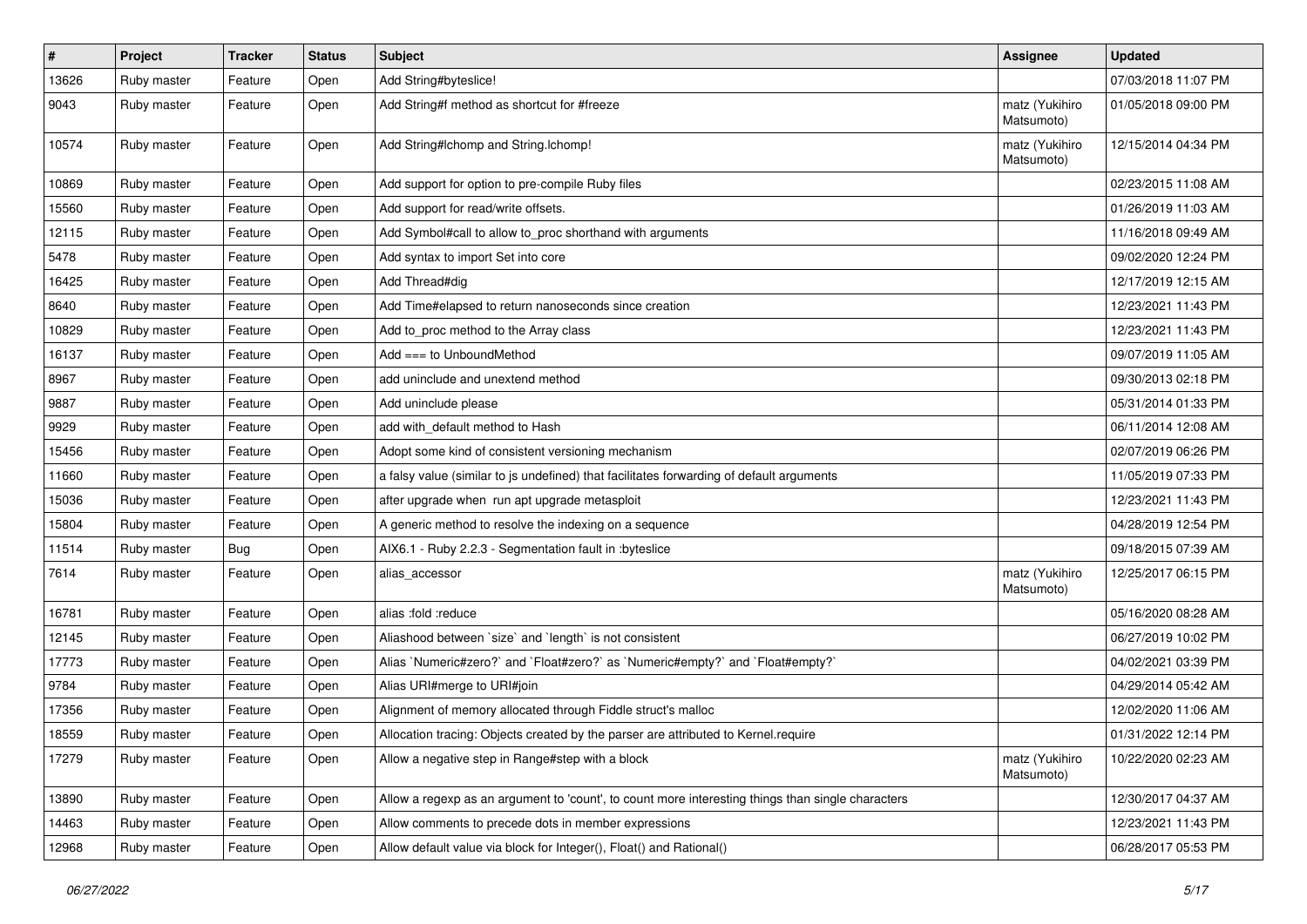| $\vert$ # | Project     | <b>Tracker</b> | <b>Status</b> | <b>Subject</b>                                                                                                          | <b>Assignee</b>              | <b>Updated</b>      |
|-----------|-------------|----------------|---------------|-------------------------------------------------------------------------------------------------------------------------|------------------------------|---------------------|
| 16739     | Ruby master | Feature        | Open          | Allow Hash#keys and Hash#values to accept a block for filtering output                                                  |                              | 07/10/2020 04:09 PM |
| 10404     | Ruby master | Feature        | Open          | Allow individual finalizers to be removed with ObjectSpace.undefine_finalizer                                           | matz (Yukihiro<br>Matsumoto) | 10/20/2014 08:14 AM |
| 12023     | Ruby master | Feature        | Open          | Allow ivars to be used as method arguments                                                                              |                              | 01/27/2016 09:58 AM |
| 15419     | Ruby master | Feature        | Open          | Allow Kernel#tap to be invoked with arguments like Kernel#send                                                          |                              | 12/23/2021 11:43 PM |
| 18690     | Ruby master | Feature        | Open          | Allow `Kernel#then` to take arguments                                                                                   |                              | 05/10/2022 06:16 PM |
| 10528     | Ruby master | Feature        | Open          | Allow line breaks instead of commas in arrays, hashes, argument lists, etc.                                             |                              | 12/23/2021 11:43 PM |
| 12057     | Ruby master | Feature        | Open          | Allow methods with `yield` to be called without a block                                                                 |                              | 12/23/2021 11:43 PM |
| 16037     | Ruby master | Feature        | Open          | Allow multiple single/double-splatted variables in `in` pattern matching and introduce non-greedy-splatted<br>variables |                              | 08/04/2019 04:47 AM |
| 18617     | Ruby master | Feature        | Open          | Allow multiples keys in Hash#[] acting like Hash#dig                                                                    |                              | 03/10/2022 01:36 PM |
| 17785     | Ruby master | Feature        | Open          | Allow named parameters to be keywords                                                                                   | matz (Yukihiro<br>Matsumoto) | 12/17/2021 06:10 PM |
| 8046      | Ruby master | Feature        | Open          | allow Object#extend to take a block                                                                                     |                              | 12/25/2017 06:15 PM |
| 12969     | Ruby master | Feature        | Open          | Allow optional parameter in String#strip and related                                                                    |                              | 01/20/2017 08:19 AM |
| 16667     | Ruby master | Feature        | Open          | Allow parameters to Symbol#to_proc and Method#to_proc                                                                   |                              | 03/03/2020 03:40 PM |
| 16336     | Ruby master | Feature        | Open          | Allow private constants to be accessed with absolute references                                                         |                              | 11/14/2019 06:21 PM |
| 10863     | Ruby master | Feature        | Open          | allow protected class methods to be callable from instance methods                                                      |                              | 04/01/2015 06:11 PM |
| 15991     | Ruby master | Feature        | Open          | Allow questionmarks in variable names                                                                                   | matz (Yukihiro<br>Matsumoto) | 07/30/2019 03:57 AM |
| 8291      | Ruby master | Feature        | Open          | Allow retrieving the root Fiber of a Thread                                                                             |                              | 12/23/2021 11:43 PM |
| 8921      | Ruby master | Feature        | Open          | Allow select, reject, etc to accept a regex                                                                             |                              | 04/04/2020 05:57 AM |
| 15927     | Ruby master | Feature        | Open          | Allow string keys to be used for String#% and sprintf methods                                                           |                              | 06/17/2019 07:13 AM |
| 11390     | Ruby master | Feature        | Open          | Allow symbols starting with numbers                                                                                     | matz (Yukihiro<br>Matsumoto) | 08/14/2015 05:23 AM |
| 9095      | Ruby master | Feature        | Open          | Allow `Symbol#to_proc` to take arguments                                                                                |                              | 11/10/2013 04:25 AM |
| 18603     | Ruby master | Feature        | Open          | Allow syntax like obj.method(arg)=value                                                                                 |                              | 02/27/2022 05:04 PM |
| 18683     | Ruby master | Feature        | Open          | Allow to create hashes with a specific capacity.                                                                        |                              | 04/22/2022 02:34 PM |
| 16688     | Ruby master | Feature        | Open          | Allow #to_path object as argument to system()                                                                           |                              | 04/13/2020 05:37 PM |
| 16296     | Ruby master | Feature        | Open          | Alternative behavior for $\ldots$ in method body if $\ldots$ is not in method definition                                |                              | 11/10/2019 10:20 AM |
| 14278     | Ruby master | Feature        | Open          | Ambiguous Exception for OpenSSL::HMAC.digest                                                                            |                              | 06/20/2019 11:36 PM |
| 7250      | Ruby master | Feature        | Open          | A mechanism to include at once both instance-level and class-level methods from a module                                |                              | 12/25/2017 06:15 PM |
| 17718     | Ruby master | Feature        | Open          | a method paramaters object that can be pattern matched against                                                          |                              | 03/24/2021 01:29 PM |
| 8827      | Ruby master | Feature        | Open          | A method that flips the receiver and the first argument                                                                 |                              | 08/29/2013 05:59 AM |
| 10183     | Ruby master | Feature        | Open          | An alternative name for method `class`                                                                                  |                              | 10/31/2017 11:42 AM |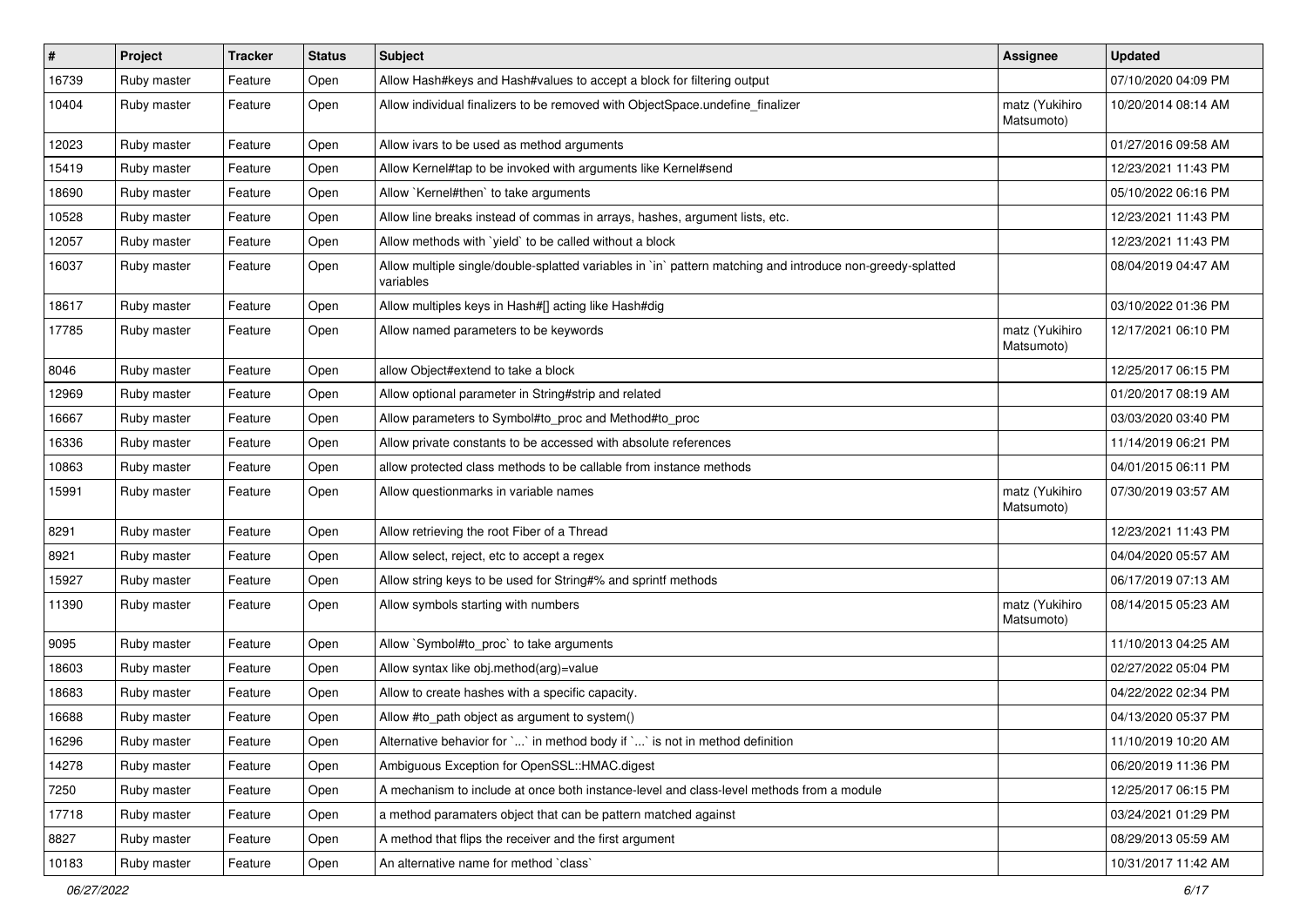| #     | Project     | <b>Tracker</b> | <b>Status</b> | Subject                                                                                                                                                                                    | Assignee                     | <b>Updated</b>      |
|-------|-------------|----------------|---------------|--------------------------------------------------------------------------------------------------------------------------------------------------------------------------------------------|------------------------------|---------------------|
| 12083 | Ruby master | Feature        | Open          | \$_ and \$~ by Binding#local_variable_{get,set}                                                                                                                                            |                              | 02/18/2016 04:35 AM |
| 15557 | Ruby master | Feature        | Open          | A new class that stores a condition and the previous receiver                                                                                                                              |                              | 01/27/2019 05:22 AM |
| 18137 | Ruby master | Feature        | Open          | A new method to check Proc is isolated or not                                                                                                                                              |                              | 10/27/2021 07:30 AM |
| 12901 | Ruby master | Feature        | Open          | Anonymous functions without scope lookup overhead                                                                                                                                          |                              | 01/01/2022 12:30 PM |
| 16986 | Ruby master | Feature        | Open          | Anonymous Struct literal                                                                                                                                                                   | matz (Yukihiro<br>Matsumoto) | 01/15/2022 04:57 PM |
| 12262 | Ruby master | Feature        | Open          | Anti-loop                                                                                                                                                                                  |                              | 04/09/2016 05:30 AM |
| 18396 | Ruby master | <b>Bug</b>     | Open          | An unexpected "hash value omission" syntax error when without parentheses call expr follows                                                                                                |                              | 03/29/2022 09:58 PM |
| 14967 | Ruby master | Feature        | Open          | Any type                                                                                                                                                                                   |                              | 08/11/2019 07:43 PM |
| 15627 | Ruby master | Feature        | Open          | Appearance of custom singleton classes                                                                                                                                                     |                              | 06/15/2020 10:37 PM |
| 10425 | Ruby master | Feature        | Open          | A predicate method to tell if a number is near another                                                                                                                                     |                              | 10/26/2014 01:47 AM |
| 10426 | Ruby master | Feature        | Open          | A predicate to express congruence                                                                                                                                                          |                              | 11/14/2014 02:11 AM |
| 13860 | Ruby master | Feature        | Open          | A proposal for a new, simpler class-method addition to Time - for the time being calling it Time.date() but<br>another name is fine; and the ability to omit '%' tokens as arguments to it |                              | 02/21/2018 12:57 PM |
| 12378 | Ruby master | Feature        | Open          | arbitrary size Random.new_seed                                                                                                                                                             |                              | 05/13/2016 04:44 PM |
| 17399 | Ruby master | Misc           | Open          | Are endless methods experimental?                                                                                                                                                          |                              | 12/22/2020 07:05 PM |
| 12992 | Ruby master | Feature        | Open          | ArgumentError if hostname is missing                                                                                                                                                       |                              | 07/27/2021 11:40 AM |
| 12482 | Ruby master | Feature        | Open          | ArgumentError.new(nil) should give a better description                                                                                                                                    |                              | 06/16/2016 04:18 AM |
| 14111 | Ruby master | Feature        | Open          | ArgumentError00000000000000000000000000                                                                                                                                                    |                              | 06/13/2019 05:41 AM |
| 18402 | Ruby master | Feature        | Open          | <b>Argument Labels</b>                                                                                                                                                                     |                              | 01/31/2022 06:14 PM |
| 8449  | Ruby master | Feature        | Open          | Array#ary_plus always returns an array                                                                                                                                                     | nobu (Nobuyoshi<br>Nakada)   | 06/02/2013 04:23 PM |
| 16039 | Ruby master | Feature        | Open          | Array#contains? to check if one array contains another array                                                                                                                               |                              | 12/19/2019 06:47 AM |
| 16146 | Ruby master | Feature        | Open          | Array .difference allow custom comparison                                                                                                                                                  |                              | 11/11/2019 08:34 PM |
| 16118 | Ruby master | Feature        | Open          | Array .difference allow custom comparison                                                                                                                                                  |                              | 12/23/2021 11:44 PM |
| 7657  | Ruby master | Feature        | Open          | Array#& doesn't accept Enumerables                                                                                                                                                         | matz (Yukihiro<br>Matsumoto) | 12/25/2017 06:15 PM |
| 14585 | Ruby master | Feature        | Open          | Array#each_pair                                                                                                                                                                            |                              | 03/11/2018 11:38 PM |
| 16928 | Ruby master | Feature        | Open          | Array#include_all? & Array#include_any?                                                                                                                                                    |                              | 06/01/2020 09:27 PM |
| 17056 | Ruby master | Feature        | Open          | Array#index: Allow specifying the position to start search as in String#index                                                                                                              |                              | 09/25/2020 01:41 PM |
| 10729 | Ruby master | Feature        | Open          | Array method to subtract in place                                                                                                                                                          |                              | 01/11/2015 02:29 PM |
| 7444  | Ruby master | Feature        | Open          | Array#product_set                                                                                                                                                                          | matz (Yukihiro<br>Matsumoto) | 12/25/2017 06:15 PM |
| 12059 | Ruby master | Feature        | Open          | `Array#single?`, `Hash#single?`                                                                                                                                                            |                              | 02/10/2016 04:02 AM |
| 16678 | Ruby master | Misc           | Open          | Array#values_at has unintuitive behavior when supplied a range starting with negative index                                                                                                |                              | 03/09/2020 02:06 PM |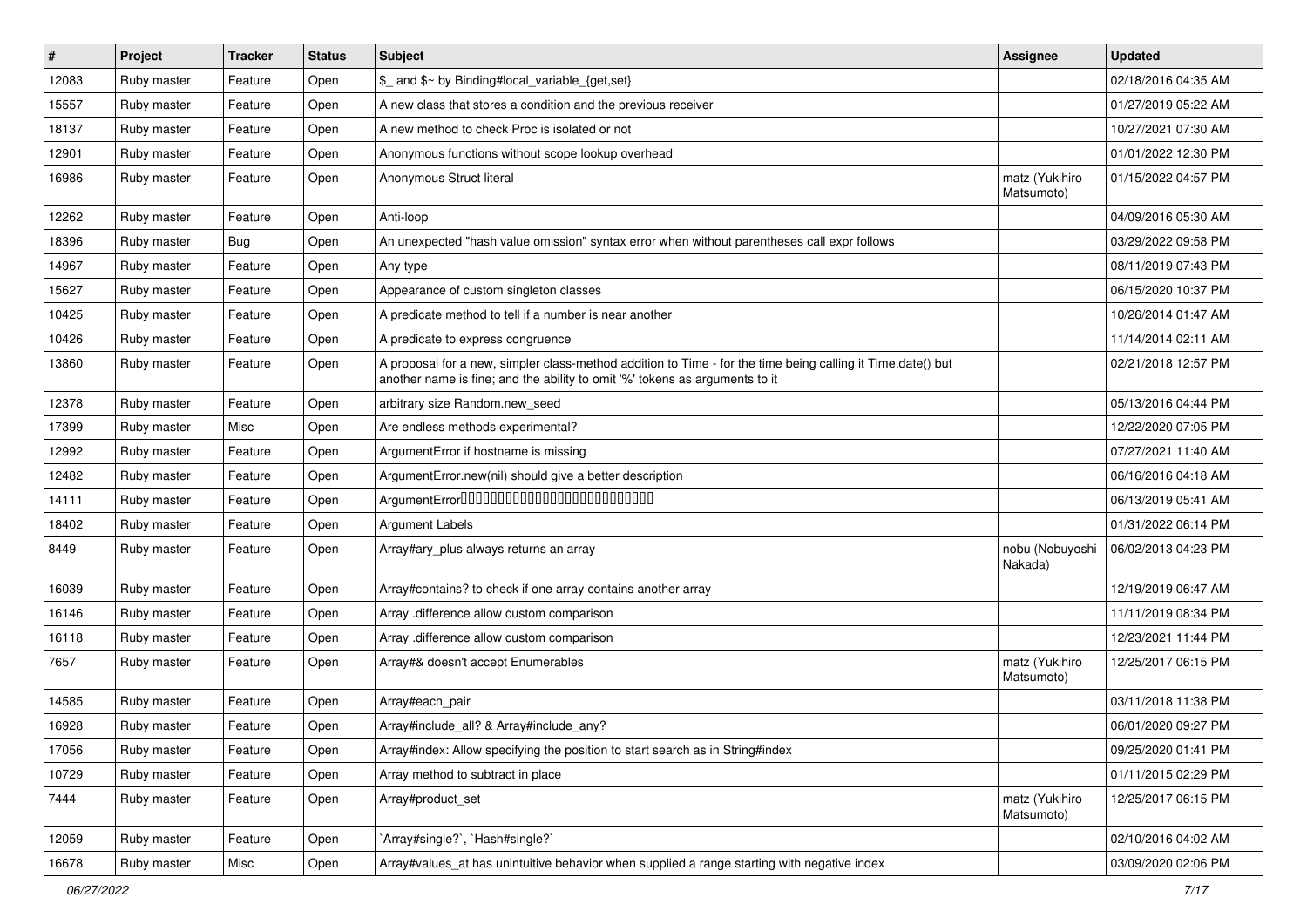| $\pmb{\#}$ | Project     | <b>Tracker</b> | <b>Status</b> | Subject                                                                             | Assignee                         | <b>Updated</b>      |
|------------|-------------|----------------|---------------|-------------------------------------------------------------------------------------|----------------------------------|---------------------|
| 8970       | Ruby master | Feature        | Open          | Array.zip and Array.product                                                         |                                  | 09/12/2019 03:40 AM |
| 17856      | Ruby master | Feature        | Open          | ary.member? is slower than ary.include?                                             |                                  | 05/11/2021 10:12 AM |
| 13164      | Ruby master | <b>Bug</b>     | Open          | A second `SystemStackError` exception results in `Segmentation fault (core dumped)` |                                  | 04/14/2017 01:05 PM |
| 11475      | Ruby master | Feature        | Open          | <b>AST</b> transforms                                                               |                                  | 08/21/2015 11:14 AM |
| 9402       | Ruby master | Feature        | Open          | A syntax to specify the default value of a hash                                     |                                  | 12/23/2021 11:43 PM |
| 15277      | Ruby master | Feature        | Open          | at exec                                                                             | matz (Yukihiro<br>Matsumoto)     | 05/25/2020 01:09 AM |
| 8259       | Ruby master | Feature        | Open          | Atomic attributes accessors                                                         |                                  | 12/23/2021 11:43 PM |
| 8635       | Ruby master | Feature        | Open          | attr accessor with default block                                                    |                                  | 12/23/2021 11:43 PM |
| 16817      | Ruby master | Feature        | Open          | attr_predicate or attr_query or attr_something for ? methods                        |                                  | 12/23/2021 11:44 PM |
| 18070      | Ruby master | Feature        | Open          | `attr` should be removed                                                            |                                  | 08/09/2021 05:51 PM |
| 15330      | Ruby master | Feature        | Open          | autoload relative                                                                   | matz (Yukihiro<br>Matsumoto)     | 06/19/2022 11:25 PM |
| 11415      | Ruby master | Feature        | Open          | autoload with a Proc                                                                |                                  | 10/21/2015 08:38 PM |
| 15458      | Ruby master | Feature        | Open          | Automatic Exception#cause print in IRB                                              |                                  | 12/23/2021 11:44 PM |
| 16005      | Ruby master | Feature        | Open          | A variation of Time.iso8601 that can parse yyyy-MM-dd HH:mm:ss                      |                                  | 06/16/2022 01:08 AM |
| 8184       | Ruby master | Feature        | Open          | Avoid the creation of meaningless ranges (nil, false, true)                         |                                  | 03/29/2013 11:16 PM |
| 13006      | Ruby master | Feature        | Open          | backtrace of thread killer                                                          |                                  | 12/06/2016 01:11 AM |
| 10634      | Ruby master | Feature        | Open          | Baselining with Benchmark                                                           |                                  | 12/23/2021 11:43 PM |
| 16671      | Ruby master | Misc           | Open          | <b>BASERUBY</b> version policy                                                      |                                  | 03/05/2020 01:11 AM |
| 16185      | Ruby master | <b>Bug</b>     | Open          | basictest failure on AIX 6.1 for 64bit build                                        | kanemoto<br>(Yutaka<br>Kanemoto) | 10/15/2019 12:05 AM |
| 9832       | Ruby master | Misc           | Open          | better concurrency in threads                                                       |                                  | 05/12/2014 12:33 PM |
| 14244      | Ruby master | Feature        | Open          | Better error messages for scripts with non-matching end statements                  | mame (Yusuke<br>Endoh)           | 11/29/2018 08:57 AM |
| 12790      | Ruby master | Feature        | Open          | Better inspect for stdlib classes                                                   |                                  | 02/27/2017 08:36 PM |
| 12019      | Ruby master | Feature        | Open          | Better low-level support for writing concurrent libraries                           | matz (Yukihiro<br>Matsumoto)     | 12/23/2021 11:43 PM |
| 8570       | Ruby master | Feature        | Open          | Better mechanisms to safely load classes concurrently                               |                                  | 12/23/2021 11:43 PM |
| 13434      | Ruby master | Feature        | Open          | better method definition in C API                                                   |                                  | 07/13/2017 07:41 AM |
| 13048      | Ruby master | Feature        | Open          | Better way to do Regexp.new(Regexp.escape("some string"))                           |                                  | 01/20/2017 04:01 AM |
| 18831      | Ruby master | Feature        | Open          | Block argument to `yield`                                                           |                                  | 06/18/2022 03:12 AM |
| 11129      | Ruby master | Feature        | Open          | block-level hash destructuring only works for the last argument                     |                                  | 07/07/2019 05:11 AM |
| 13333      | Ruby master | Feature        | Open          | block to yield                                                                      |                                  | 05/19/2017 09:01 AM |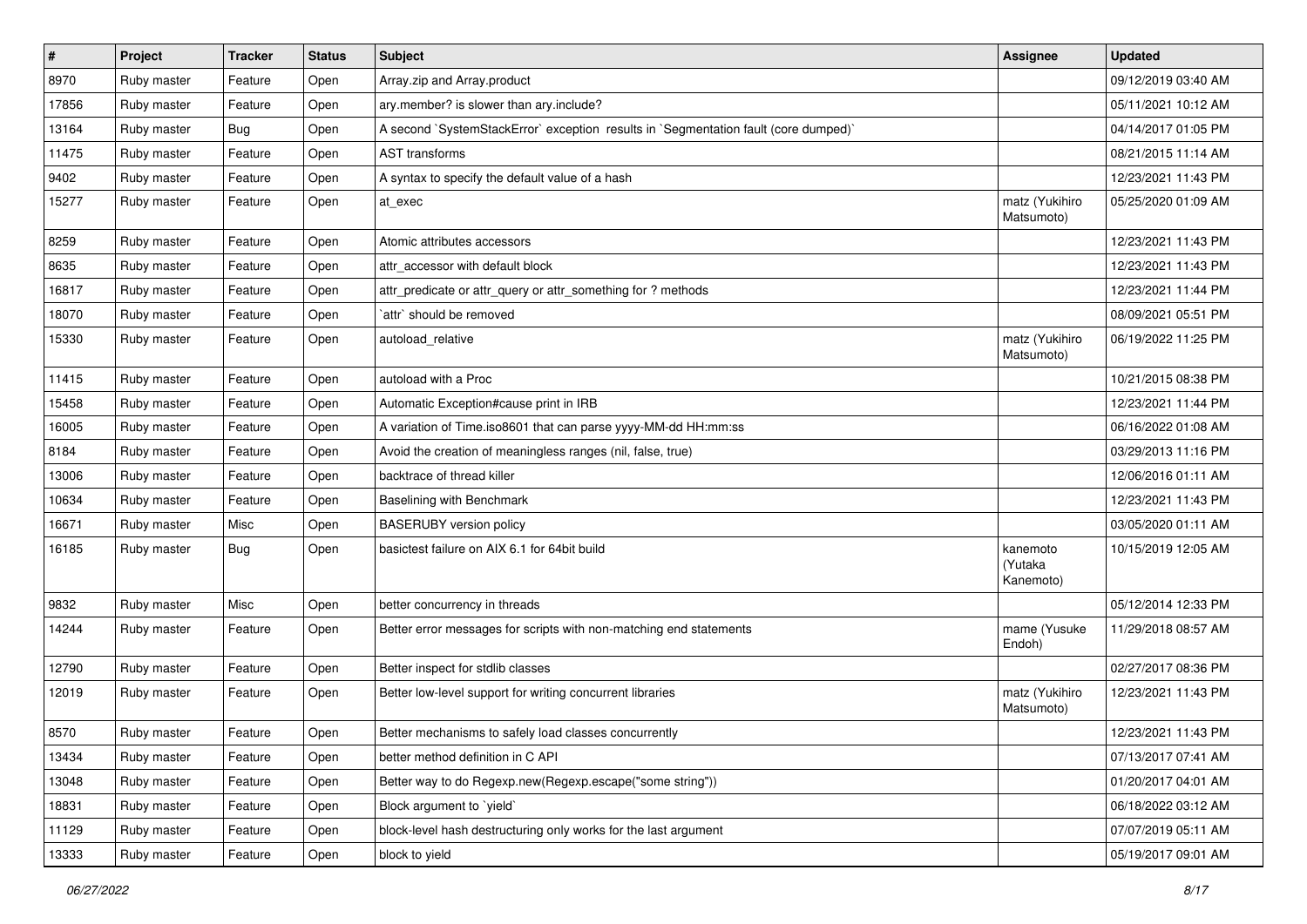| $\vert$ # | Project     | <b>Tracker</b> | <b>Status</b> | Subject                                                                                                                                                               | <b>Assignee</b>              | <b>Updated</b>      |
|-----------|-------------|----------------|---------------|-----------------------------------------------------------------------------------------------------------------------------------------------------------------------|------------------------------|---------------------|
| 10327     | Ruby master | Feature        | Open          | Bool/False/True module for '==='                                                                                                                                      |                              | 10/15/2014 02:42 PM |
| 17878     | Ruby master | <b>Bug</b>     | Open          | bootstraptest/test_ractor.rb:224 a random failing test with "The outgoing-port is already closed<br>(Ractor::ClosedError)"                                            |                              | 09/13/2021 01:10 PM |
| 7060      | Ruby master | Feature        | Open          | Broaden support for chmod                                                                                                                                             |                              | 12/25/2017 06:15 PM |
| 18277     | Ruby master | Bug            | Open          | buffer error (Zlib::BufError) in Zlib::Deflate#deflate when using MJIT                                                                                                | k0kubun (Takashi<br>Kokubun) | 01/05/2022 03:04 PM |
| 18764     | Ruby master | <b>Bug</b>     | Open          | Build Error when Using msys2-mingw64 and Ruby 3.2                                                                                                                     |                              | 05/10/2022 06:48 AM |
| 12179     | Ruby master | <b>Bug</b>     | Open          | Build failure due to VPATH expansion                                                                                                                                  |                              | 04/14/2016 01:55 AM |
| 18674     | Ruby master | <b>Bug</b>     | Open          | Build failure `make up` with WSL2                                                                                                                                     |                              | 04/01/2022 08:51 AM |
| 16795     | Ruby master | Feature        | Open          | build ruby.exe on Windows against ruby-static.lib omitting x64-vcruntime-ruby.dll (no '--enable-shared' option for<br>Windows)                                        |                              | 04/17/2020 01:22 PM |
| 18435     | Ruby master | <b>Bug</b>     | Open          | Calling `protected` on ancestor method changes result of `instance_methods(false)`                                                                                    |                              | 06/09/2022 10:23 AM |
| 18476     | Ruby master | <b>Bug</b>     | Open          | Call to require stuck forever after receiving EAGAIN on writev when running with zeus                                                                                 |                              | 02/28/2022 02:55 PM |
| 18083     | Ruby master | Feature        | Open          | Capture error in ensure block.                                                                                                                                        |                              | 10/21/2021 01:00 PM |
| 7914      | Ruby master | Feature        | Open          | Case for local class methods                                                                                                                                          | matz (Yukihiro<br>Matsumoto) | 12/25/2017 06:15 PM |
| 18012     | Ruby master | Bug            | Open          | Case-insensitive character classes can only match multiple code points when top-level character class is not<br>negated                                               |                              | 06/29/2021 08:35 AM |
| 15363     | Ruby master | Feature        | Open          | Case insensitive file systems - add info to CONFIG or somewhere?                                                                                                      |                              | 12/03/2018 04:30 AM |
| 17989     | Ruby master | Bug            | Open          | Case insensitive Regexps do not handle characters with overlapping case foldings                                                                                      |                              | 06/15/2021 11:43 AM |
| 11723     | Ruby master | Feature        | Open          | CGI library should give access to raw request body                                                                                                                    |                              | 11/20/2015 07:06 PM |
| 15145     | Ruby master | Feature        | Open          | chained mappings proposal                                                                                                                                             |                              | 09/22/2018 12:06 AM |
| 14724     | Ruby master | Feature        | Open          | chains of inequalities                                                                                                                                                | matz (Yukihiro<br>Matsumoto) | 05/19/2018 01:06 AM |
| 14606     | Ruby master | Feature        | Open          | Change begin-else-end without rescue from warning to syntax error                                                                                                     |                              | 03/16/2018 01:22 AM |
| 7546      | Ruby master | Feature        | Open          | Change behavior of `Array#slice` for an argument of `Range` class                                                                                                     | matz (Yukihiro<br>Matsumoto) | 12/10/2020 08:49 AM |
| 10473     | Ruby master | Feature        | Open          | Change Date#to_datetime to use local time                                                                                                                             |                              | 07/23/2021 07:08 PM |
| 18256     | Ruby master | Feature        | Open          | Change the canonical name of Thread::Mutex, Thread::Queue, Thread::SizedQueue and<br>Thread::ConditionVariable to just Mutex, Queue, SizedQueue and ConditionVariable |                              | 10/20/2021 10:59 PM |
| 12041     | Ruby master | Feature        | Open          | Change the initializer of NameError to take a receiver as the third argument                                                                                          |                              | 02/12/2016 05:37 AM |
| 16750     | Ruby master | Misc           | Open          | Change typedef of VALUE for better type checking                                                                                                                      |                              | 04/03/2020 02:34 AM |
| 13240     | Ruby master | Feature        | Open          | Change Unicode property implementation in Onigmo from inversion lists to direct lookup                                                                                |                              | 02/22/2017 08:01 AM |
| 18010     | Ruby master | <b>Bug</b>     | Open          | Character class with single character gets case-folded with following string                                                                                          |                              | 06/28/2021 09:30 AM |
| 17646     | Ruby master | Bug            | Open          | Check for `_builtin_mul_overflow` with `long long` arguments                                                                                                          |                              | 02/19/2021 06:19 PM |
| 15334     | Ruby master | Bug            | Open          | child_info_fork::abort: address space needed by 'emoji_iso2022_kddi.so' on cygwin                                                                                     | cruby-cygwin                 | 05/19/2022 08:20 AM |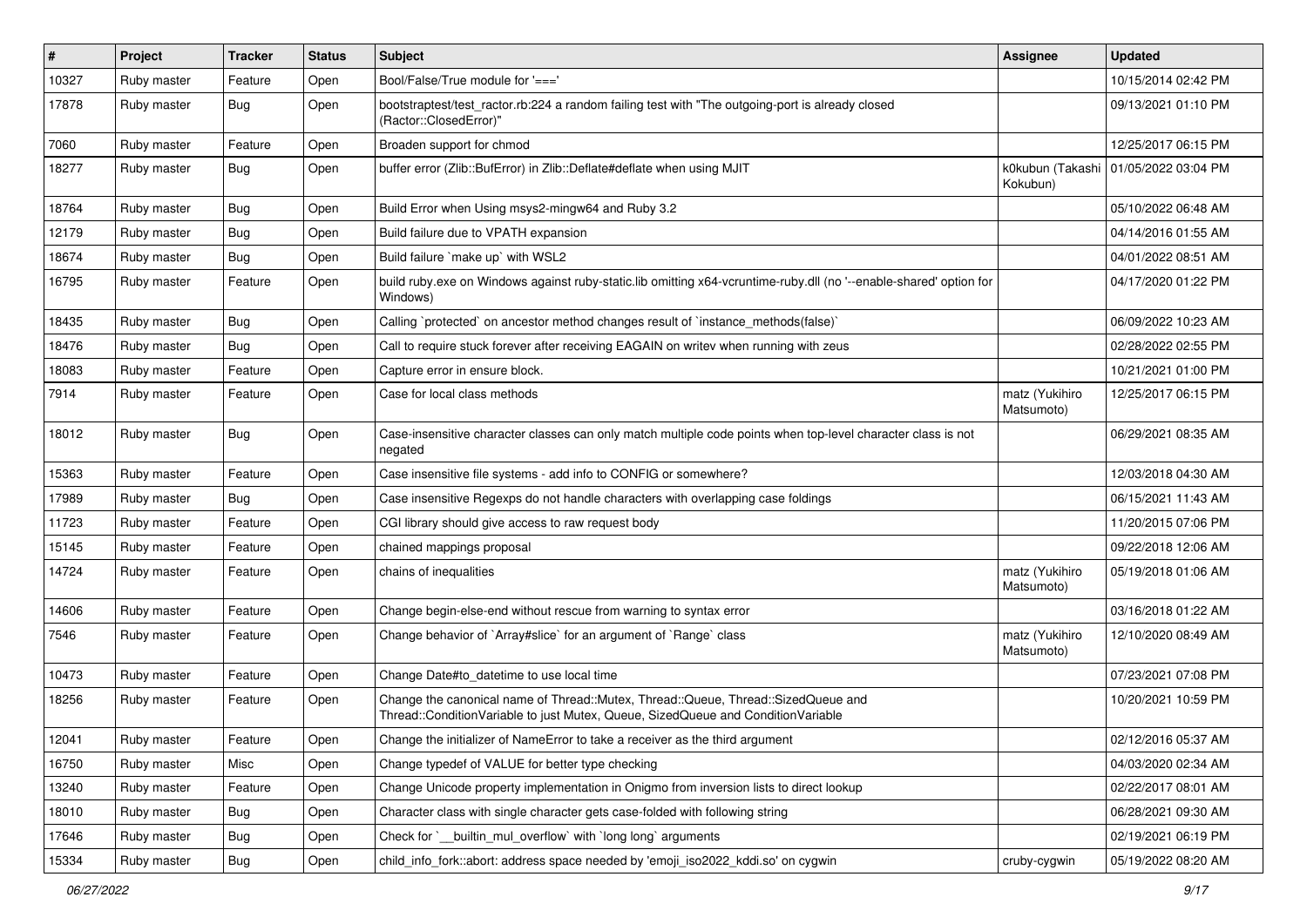| $\vert$ # | Project     | <b>Tracker</b> | <b>Status</b> | <b>Subject</b>                                                                                                        | <b>Assignee</b>              | <b>Updated</b>      |
|-----------|-------------|----------------|---------------|-----------------------------------------------------------------------------------------------------------------------|------------------------------|---------------------|
| 10770     | Ruby master | Feature        | Open          | chr and ord behavior for ill-formed byte sequences and surrogate code points                                          |                              | 01/22/2015 10:19 AM |
| 18726     | Ruby master | Misc           | Open          | CI Error on c99 and c2x                                                                                               | shyouhei<br>(Shyouhei Urabe) | 04/19/2022 09:05 AM |
| 15565     | Ruby master | Feature        | Open          | Circular dependency warnings - suggestions/ideas to improve the output from ruby                                      |                              | 01/25/2019 11:36 PM |
| 18379     | Ruby master | <b>Bug</b>     | Open          | [CI] Windows mingw/ucrt - test-all timeout failures                                                                   |                              | 12/02/2021 02:23 AM |
| 17829     | Ruby master | Misc           | Open          | Clang/LLVM correctness of x64-mingw32 build (`shorten-64-to-32` warnings)                                             |                              | 04/26/2021 04:23 PM |
| 11570     | Ruby master | Misc           | Open          | Clarify autoload chaining behavior                                                                                    |                              | 10/06/2015 04:52 PM |
| 17994     | Ruby master | Feature        | Open          | Clarify `IO.read` behavior and add `File.read` method                                                                 |                              | 07/16/2021 03:04 AM |
| 17390     | Ruby master | Misc           | Open          | Class and method-level docs for Ractor                                                                                |                              | 12/13/2020 06:33 PM |
| 10701     | Ruby master | Feature        | Open          | Class: Array 2 New methods                                                                                            |                              | 01/08/2015 07:21 AM |
| 14394     | Ruby master | Feature        | Open          | Class.descendants                                                                                                     | ko1 (Koichi<br>Sasada)       | 01/20/2022 10:46 PM |
| 12084     | Ruby master | Feature        | Open          | Class#instance`                                                                                                       |                              | 12/14/2021 08:52 PM |
| 17040     | Ruby master | Feature        | Open          | cleanup include/ruby/backward*                                                                                        |                              | 08/26/2020 07:07 AM |
| 12277     | Ruby master | Misc           | Open          | Coding rule: colum number                                                                                             |                              | 04/13/2016 06:32 PM |
| 18644     | Ruby master | Feature        | Open          | Coerce anything callable to a Proc                                                                                    |                              | 06/18/2022 05:28 PM |
| 15940     | Ruby master | Feature        | Open          | Coerce symbols internal fstrings in UTF8 rather than ASCII to better share memory with string literals                | naruse (Yui<br>NARUSE)       | 07/30/2019 04:17 AM |
| 11142     | Ruby master | Bug            | Open          | Command line argument parser on windows handles double quotes inconsistently.                                         | usa (Usaku<br>NAKAMURA)      | 05/12/2015 04:09 PM |
| 12134     | Ruby master | Feature        | Open          | Comparison between 'true' and 'false'                                                                                 |                              | 03/15/2016 12:41 PM |
| 17931     | Ruby master | Bug            | Open          | Compile fails setup option nodynamic                                                                                  |                              | 07/07/2021 08:51 AM |
| 15840     | Ruby master | Feature        | Open          | configuration path search                                                                                             |                              | 05/11/2019 01:24 PM |
| 18429     | Ruby master | Bug            | Open          | Configure ruby-3.0.3 on Solaris 10 Unknown keyword 'URL' in './ruby.tmp.pc'                                           |                              | 01/18/2022 09:15 PM |
| 16346     | Ruby master | Misc           | Open          | Confusing macro name: RUBY MARK NO PIN UNLESS NULL                                                                    |                              | 11/13/2019 07:39 AM |
| 12817     | Ruby master | Feature        | Open          | Consider adding method .sample() on class Hash (if this was not yet proposed)                                         |                              | 10/11/2016 12:57 AM |
| 10663     | Ruby master | Feature        | Open          | Consider adding support for String input to File. methods                                                             |                              | 01/05/2015 12:47 AM |
| 10645     | Ruby master | Feature        | Open          | Consider adding support of .first to MatchData object like MatchData[0]                                               |                              | 12/25/2014 06:50 AM |
| 14615     | Ruby master | Feature        | Open          | Consider introducing shortcut to check Net::HTTP response type                                                        |                              | 03/19/2018 05:43 AM |
| 13922     | Ruby master | Feature        | Open          | Consider showing warning messages about same-named aliases - either directly or perhaps via the "did you<br>mean gem" |                              | 09/25/2017 12:21 PM |
| 9516      | Ruby master | Misc           | Open          | Consolidate all deprecation messages to one or more helper methods                                                    |                              | 02/13/2014 05:11 PM |
| 12077     | Ruby master | Feature        | Open          | Consolidate SSLSocket interface with TCPSocket                                                                        |                              | 05/17/2016 06:37 AM |
| 6828      | Ruby master | Feature        | Open          | <b>Constancy of Constants</b>                                                                                         |                              | 12/10/2020 08:47 AM |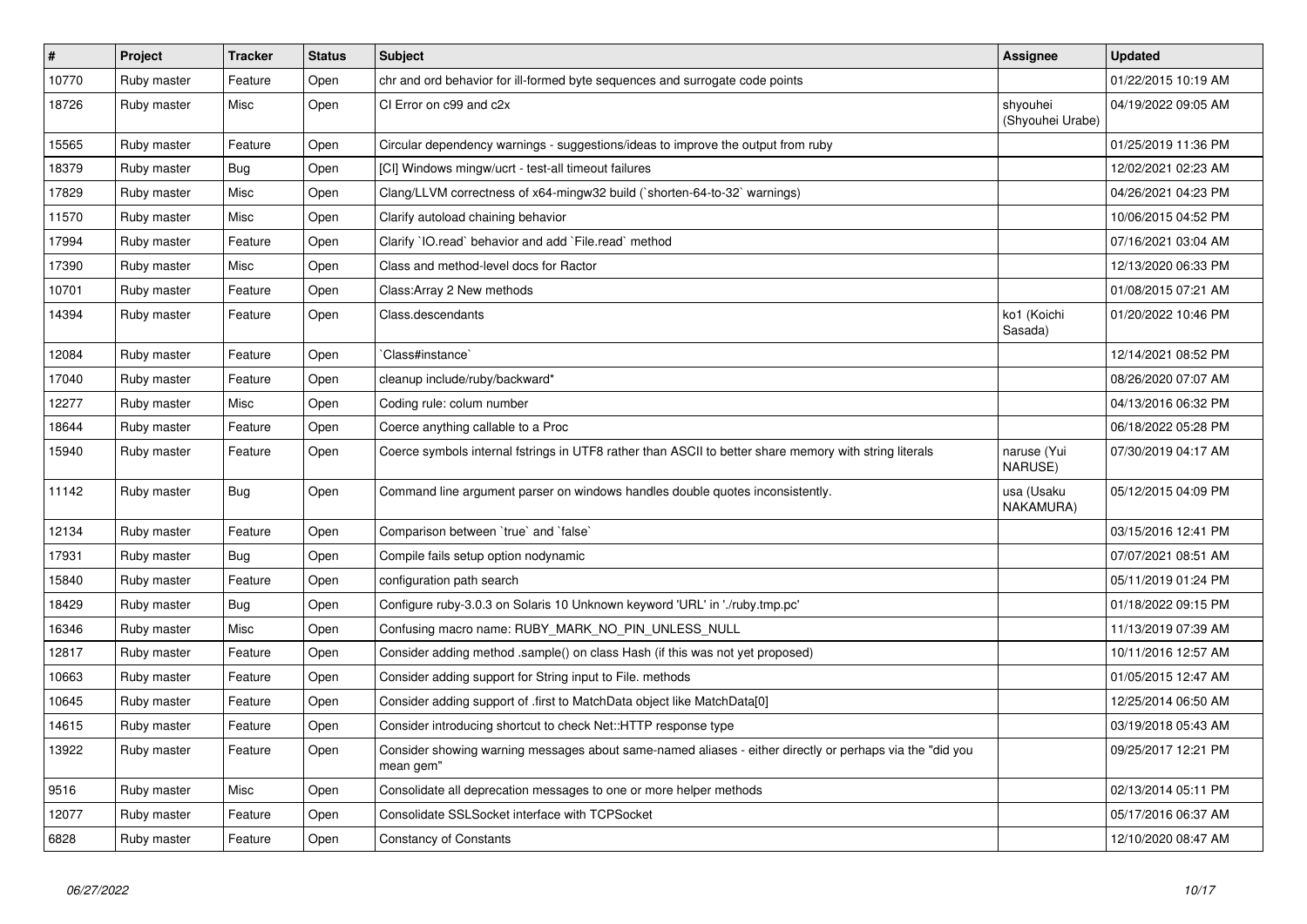| $\pmb{\#}$ | Project     | <b>Tracker</b> | <b>Status</b> | <b>Subject</b>                                                                               | Assignee                     | <b>Updated</b>      |
|------------|-------------|----------------|---------------|----------------------------------------------------------------------------------------------|------------------------------|---------------------|
| 7149       | Ruby master | Feature        | Open          | Constant magic for everyone.                                                                 | matz (Yukihiro<br>Matsumoto) | 12/25/2017 06:15 PM |
| 18622      | Ruby master | <b>Bug</b>     | Open          | const_get still looks in Object, while lexical constant lookup no longer does                |                              | 04/22/2022 11:26 AM |
| 17749      | Ruby master | Feature        | Open          | Const source location without name                                                           |                              | 04/17/2021 07:38 AM |
| 7748       | Ruby master | Feature        | Open          | Contextual send                                                                              | matz (Yukihiro<br>Matsumoto) | 12/10/2020 08:53 AM |
| 17137      | Ruby master | Misc           | Open          | Cooperation on maintaining official docker ruby images                                       |                              | 09/02/2020 05:03 PM |
| 15861      | Ruby master | Feature        | Open          | Correctly parse 'file:c:/path/to/file' URIs                                                  |                              | 05/18/2019 10:58 PM |
| 18678      | Ruby master | Bug            | Open          | Crash on Mac - vm call0 cfunc with frame                                                     |                              | 05/26/2022 05:40 PM |
| 18659      | Ruby master | Feature        | Open          | Create a Binding at the time of an exception and make it available to Rescue                 |                              | 03/25/2022 10:55 AM |
| 12110      | Ruby master | Feature        | Open          | Create a method to avoid vacuous truth?                                                      |                              | 03/12/2016 08:01 AM |
| 10416      | Ruby master | <b>Bug</b>     | Open          | Create mechanism for updating of Unicode data files downstreams when we want                 | nobu (Nobuyoshi<br>Nakada)   | 10/08/2021 06:40 AM |
| 15074      | Ruby master | Feature        | Open          | Create 'official' C API documentation on ruby-doc.org                                        |                              | 09/12/2018 09:12 PM |
| 14760      | Ruby master | Misc           | Open          | cross-thread IO#close semantics                                                              | matz (Yukihiro<br>Matsumoto) | 05/17/2018 08:21 AM |
| 11183      | Ruby master | Bug            | Open          |                                                                                              |                              | 05/26/2015 08:32 AM |
| 11550      | Ruby master | Feature        | Open          | Current behaviour of super() is dangerous in the presence of more than one included modules. |                              | 01/20/2016 08:44 AM |
| 13072      | Ruby master | Misc           | Open          | Current state of date standard library                                                       |                              | 09/02/2017 05:38 PM |
| 17683      | Ruby master | Misc           | Open          | Current status of beginless range (experimental or not)                                      |                              | 06/05/2021 07:22 AM |
| 18296      | Ruby master | Feature        | Open          | Custom exception formatting should override `Exception#full_message`.                        |                              | 12/15/2021 08:49 PM |
| 8807       | Ruby master | Feature        | Open          | <b>Custom literals</b>                                                                       |                              | 12/10/2020 08:53 AM |
| 8437       | Ruby master | Feature        | Open          | custom operators, unicode                                                                    |                              | 08/30/2015 03:05 AM |
| 17502      | Ruby master | Misc           | Open          | C vs Ruby                                                                                    | ko1 (Koichi<br>Sasada)       | 12/02/2021 07:53 PM |
| 9409       | Ruby master | Bug            | Open          | Cygwin I "filesystem" I encoding IIIIIIIIIIIII                                               | cruby-cygwin                 | 05/19/2022 08:20 AM |
| 17996      | Ruby master | Bug            | Open          | Cygwin: thread + pipe behavior since Ruby 2.6                                                | cruby-cygwin                 | 05/19/2022 08:20 AM |
| 11987      | Ruby master | Feature        | Open          | daemons can't show the backtrace of rb_bug                                                   |                              | 01/13/2016 10:58 AM |
| 11177      | Ruby master | <b>Bug</b>     | Open          | <b>DATADEOFOOOOOOOO</b>                                                                      |                              | 05/25/2015 03:49 AM |
| 15418      | Ruby master | Misc           | Open          | Date.parse('2018')                                                                           |                              | 12/15/2018 09:17 PM |
| 15598      | Ruby master | Bug            | Open          | Deadlock on mutual reference of autoloaded constants                                         |                              | 03/20/2019 10:58 AM |
| 16557      | Ruby master | Feature        | Open          | Deduplicate Regexp literals                                                                  |                              | 02/28/2020 11:44 AM |
| 18640      | Ruby master | Feature        | Open          | default empty string argument for `String#sub` and `String#sub!`, e.g. `"hello".sub("I")`    |                              | 03/19/2022 02:33 AM |
| 17722      | Ruby master | Bug            | Open          | define method with shareable results in "defined in a different Ractor"                      |                              | 08/24/2021 12:03 PM |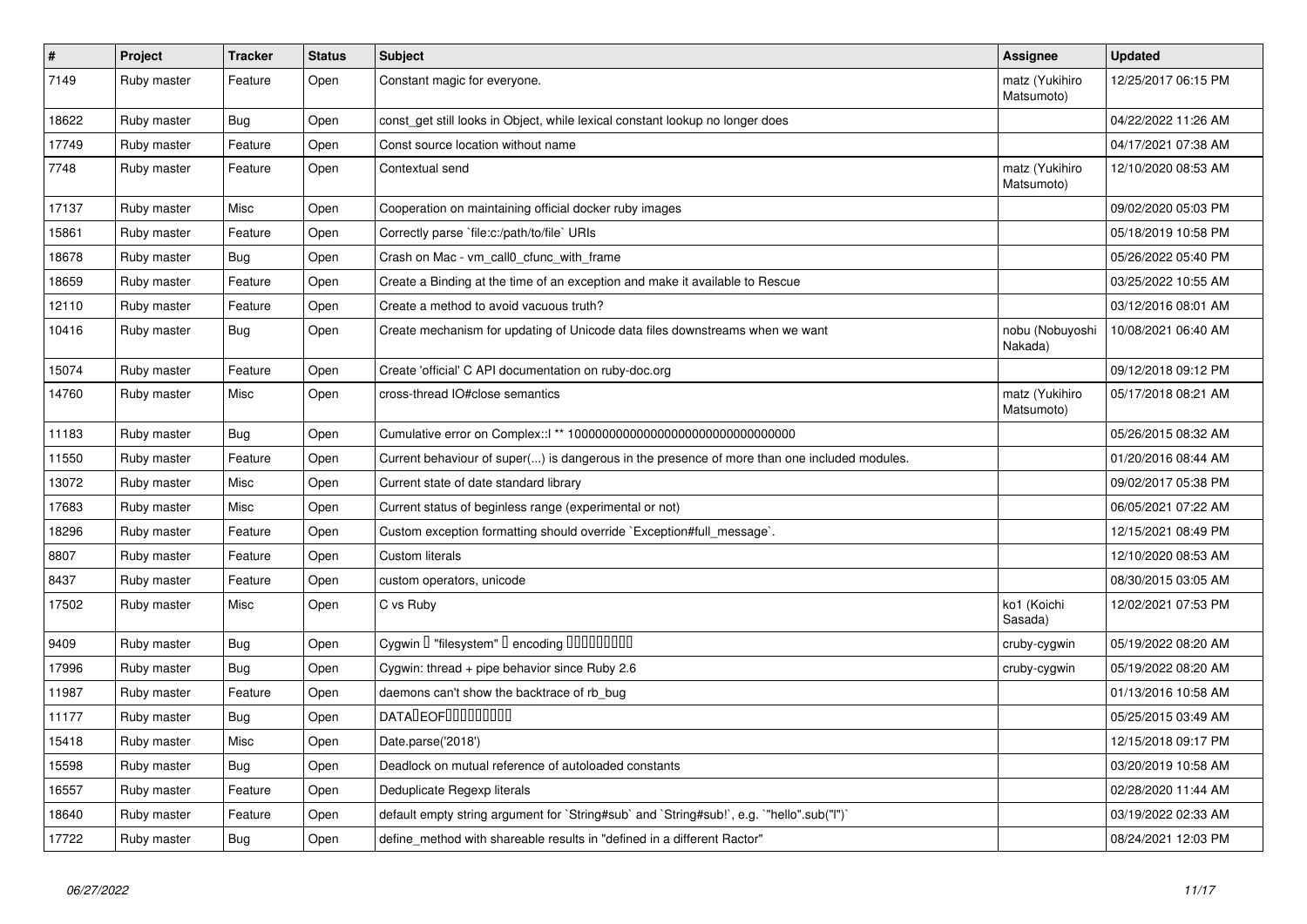| $\vert$ # | Project     | <b>Tracker</b> | <b>Status</b> | Subject                                                                                                                             | Assignee                     | <b>Updated</b>      |
|-----------|-------------|----------------|---------------|-------------------------------------------------------------------------------------------------------------------------------------|------------------------------|---------------------|
| 18567     | Ruby master | <b>Bug</b>     | Open          | Depending on default gems in stdlib gems when not needed considered harmful                                                         | hsbt (Hiroshi<br>SHIBATA)    | 04/21/2022 04:45 PM |
| 10549     | Ruby master | Feature        | Open          | Deprecate each_with_index and each_with_object in favor of with_index and with_object                                               | matz (Yukihiro<br>Matsumoto) | 07/27/2021 11:09 AM |
| 14040     | Ruby master | Feature        | Open          | deprecate HTTP.version_1_2                                                                                                          |                              | 10/22/2017 09:32 AM |
| 15408     | Ruby master | Feature        | Open          | Deprecate object_id and _id2ref                                                                                                     | headius (Charles<br>Nutter)  | 03/19/2019 04:02 PM |
| 17468     | Ruby master | Feature        | Open          | Deprecate RUBY_DEVEL                                                                                                                |                              | 06/16/2022 01:08 AM |
| 18836     | Ruby master | Misc           | Open          | DevMeeting-2022-07-21                                                                                                               |                              | 06/21/2022 10:09 PM |
| 17531     | Ruby master | Bug            | Open          | `did_you_mean` not Ractor friendly                                                                                                  | ko1 (Koichi<br>Sasada)       | 01/29/2021 08:48 AM |
| 11808     | Ruby master | <b>Bug</b>     | Open          | Different behavior between Enumerable#grep and Array#grep                                                                           | ko1 (Koichi<br>Sasada)       | 10/26/2020 04:36 AM |
| 13314     | Ruby master | Feature        | Open          | $dig =$                                                                                                                             |                              | 03/14/2017 12:55 PM |
| 14564     | Ruby master | Feature        | Open          | dig` opposite method                                                                                                                |                              | 03/07/2018 11:24 PM |
| 15563     | Ruby master | Feature        | Open          | #dig that throws an exception if a key doesn't exist                                                                                |                              | 02/17/2020 08:42 AM |
| 10217     | Ruby master | Feature        | Open          | Dir constructor similar to Pathname constructor                                                                                     |                              | 12/23/2021 11:43 PM |
| 16249     | Ruby master | Feature        | Open          | Dir#empty? and File#empty?                                                                                                          |                              | 10/19/2019 12:49 PM |
| 12226     | Ruby master | Feature        | Open          | Dir.home with valid named user raises ArgumentError on Windows                                                                      |                              | 05/08/2016 10:06 AM |
| 16130     | Ruby master | Misc           | Open          | [Discussion / Ideas] Finding a good name for the concept of/behind guilds - primarily the NAME                                      |                              | 08/27/2019 04:00 PM |
| 16803     | Ruby master | Misc           | Open          | Discussion: those internal macros reside in public API headers                                                                      |                              | 05/14/2020 12:27 PM |
| 14931     | Ruby master | Feature        | Open          | [DOC] exception keyword argument is not documented in some methods                                                                  |                              | 07/22/2018 08:53 AM |
| 13108     | Ruby master | Feature        | Open          | [Doc Request] Explicitly document Range#sum                                                                                         |                              | 01/05/2017 11:50 PM |
| 13497     | Ruby master | Misc           | Open          | Docs, code samples, Ripper example                                                                                                  |                              | 04/23/2017 04:27 AM |
| 15224     | Ruby master | Misc           | Open          | [DOCs] Minor inconsistency in class Array #initialize_copy -<br>https://ruby-doc.org/core-2.5.1/Array.html#method-i-initialize_copy |                              | 10/13/2018 02:26 PM |
| 12595     | Ruby master | Misc           | Open          | Documentation                                                                                                                       |                              | 07/18/2016 04:39 PM |
| 14673     | Ruby master | Misc           | Open          | Documentation for `Array#drop` / `drop_while` unclear in regard to modification                                                     |                              | 04/10/2018 09:51 AM |
| 15249     | Ruby master | Misc           | Open          | Documentation for attr_accessor and attr_reader should be corrected                                                                 |                              | 10/23/2018 08:09 PM |
| 15654     | Ruby master | Misc           | Open          | Documentation for Complex is wrong or misleading                                                                                    |                              | 03/11/2019 11:55 AM |
| 16659     | Ruby master | Misc           | Open          | Documentation on Regexp missing for absence pattern (?~pat)                                                                         |                              | 02/27/2020 04:16 PM |
| 11323     | Ruby master | Feature        | Open          | Documentation update on how uniq works / guarantee of order                                                                         |                              | 07/02/2015 03:34 AM |
| 10176     | Ruby master | Feature        | Open          | Document how to perform net/http calls in parallel                                                                                  |                              | 08/27/2014 10:46 PM |
| 15663     | Ruby master | Feature        | Open          | Documenting autoload semantics                                                                                                      |                              | 04/20/2019 01:44 AM |
| 18832     | Ruby master | Feature        | Open          | Do not have class/module keywords consider ancestors of Object                                                                      |                              | 06/21/2022 05:50 AM |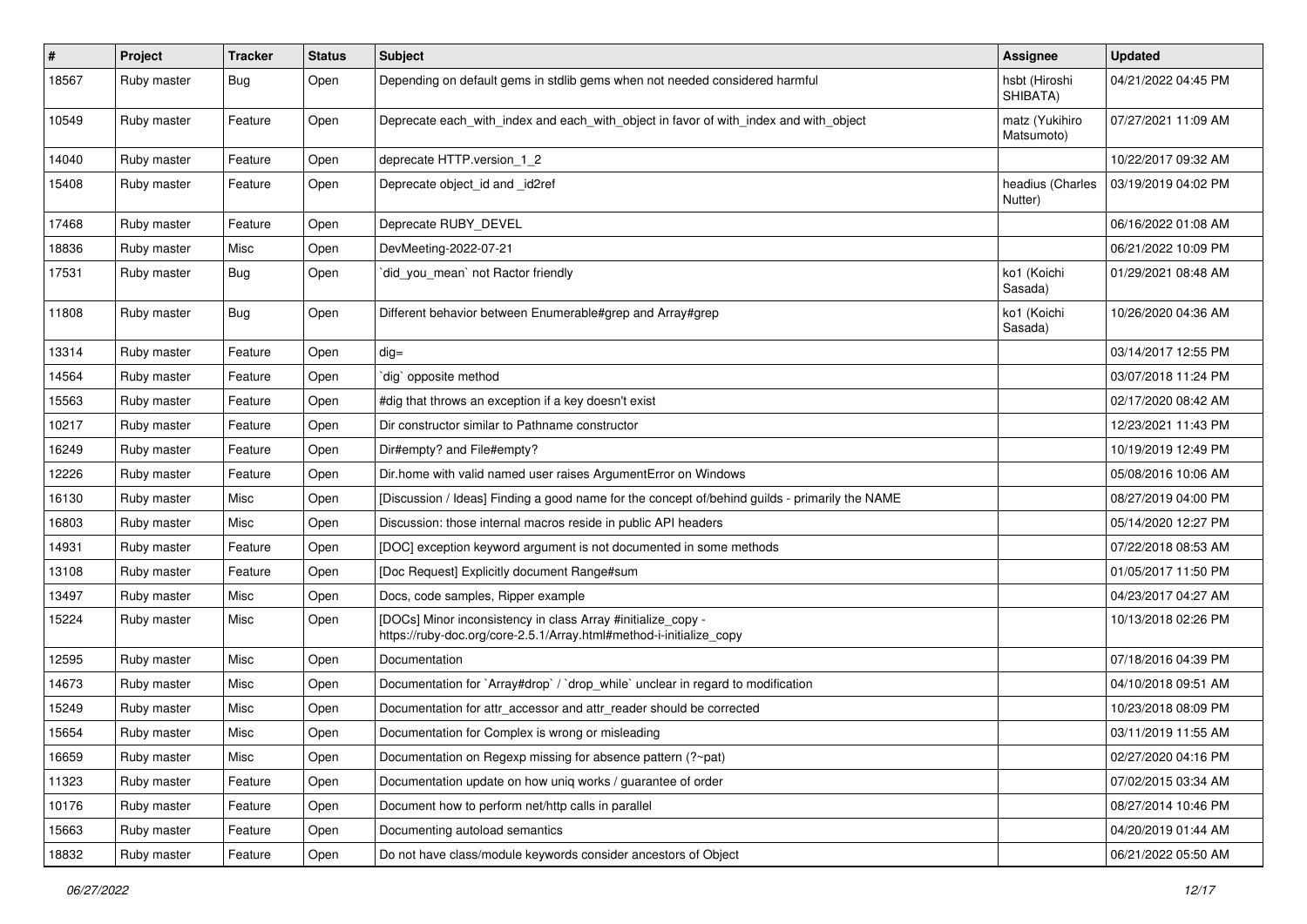| $\vert$ # | Project     | <b>Tracker</b> | <b>Status</b> | Subject                                                                                                 | <b>Assignee</b>              | <b>Updated</b>      |
|-----------|-------------|----------------|---------------|---------------------------------------------------------------------------------------------------------|------------------------------|---------------------|
| 9725      | Ruby master | Feature        | Open          | Do not inspect NameError target object unless verbose                                                   |                              | 05/08/2015 02:18 AM |
| 6869      | Ruby master | Feature        | Open          | Do not treat `_` parameter exceptionally                                                                | matz (Yukihiro<br>Matsumoto) | 12/10/2020 08:58 AM |
| 17337     | Ruby master | <b>Bug</b>     | Open          | Don't embed Ruby build-time configuration in Ruby                                                       |                              | 12/21/2020 04:17 PM |
| 16657     | Ruby master | Feature        | Open          | Don't ship bundled gems as .gem files as well as in expanded form                                       |                              | 02/27/2020 06:50 AM |
| 11783     | Ruby master | Misc           | Open          | Do you have any idea if you have a budgets?                                                             |                              | 05/16/2019 09:06 PM |
| 11599     | Ruby master | Feature        | Open          | Dump entries of hash in ObjectSpace                                                                     | tmm1 (Aman<br>Karmani)       | 11/24/2015 05:52 PM |
| 13733     | Ruby master | Feature        | Open          | Dump the delegator instead of the delegated object                                                      |                              | 06/29/2018 05:09 PM |
| 14932     | Ruby master | Feature        | Open          | Dynamically adjust method cache size at runtime                                                         |                              | 07/22/2018 10:45 PM |
| 14811     | Ruby master | Feature        | Open          | Dynamically extend Ruby VM stack                                                                        |                              | 06/05/2018 07:59 AM |
| 7340      | Ruby master | Feature        | Open          | 'each_with' or 'into' alias for 'each_with_object'                                                      |                              | 12/25/2017 06:15 PM |
| 15510     | Ruby master | Misc           | Open          | Easter egg in Thread.handle_interrupt                                                                   |                              | 01/05/2019 11:53 PM |
| 15315     | Ruby master | Bug            | Open          | ec_switch can still lose interrupts                                                                     | ko1 (Koichi<br>Sasada)       | 11/20/2018 09:32 AM |
| 14819     | Ruby master | Feature        | Open          | Efficient cstring to RVALUE typecasting for c extension gems                                            |                              | 06/06/2018 09:13 PM |
| 13378     | Ruby master | Feature        | Open          | Eliminate 4 of 8 syscalls when requiring file by absolute path                                          | nobu (Nobuyoshi<br>Nakada)   | 06/16/2017 07:57 AM |
| 18005     | Ruby master | Feature        | Open          | Enable non-blocking `binding.irb`.                                                                      |                              | 06/24/2021 07:20 PM |
| 10932     | Ruby master | Feature        | Open          | Enabling allocation tracing as early as possible                                                        | ko1 (Koichi<br>Sasada)       | 06/13/2015 07:54 AM |
| 18338     | Ruby master | <b>Bug</b>     | Open          | Encoding.default_external = Encoding::UTF_16BE may add a wrongly-encoded string to<br>\$LOADED_FEATURES |                              | 11/15/2021 07:32 AM |
| 15931     | Ruby master | Feature        | Open          | encoding for CESU-8                                                                                     | naruse (Yui<br>NARUSE)       | 12/20/2019 05:42 AM |
| 9111      | Ruby master | Feature        | Open          | Encoding-free String comparison                                                                         |                              | 11/21/2013 04:35 PM |
| 17637     | Ruby master | Misc           | Open          | Endless ranges with 'nil' boundary weird behavior                                                       |                              | 02/19/2021 07:57 AM |
| 18654     | Ruby master | Feature        | Open          | Enhancements to prettyprint                                                                             | akr (Akira<br>Tanaka)        | 05/12/2022 01:44 PM |
| 17016     | Ruby master | Feature        | Open          | Enumerable#accumulate                                                                                   |                              | 04/27/2021 03:14 PM |
| 7341      | Ruby master | Feature        | Open          | Enumerable#associate                                                                                    |                              | 12/25/2017 06:15 PM |
| 12080     | Ruby master | Feature        | Open          | Enumerable#first, Array#last with block                                                                 |                              | 04/20/2016 03:51 AM |
| 17333     | Ruby master | Feature        | Open          | Enumerable#many?                                                                                        |                              | 12/11/2020 03:38 AM |
| 15922     | Ruby master | Feature        | Open          | Enumerable#partition(pattern)                                                                           |                              | 06/14/2019 03:40 AM |
| 14197     | Ruby master | Feature        | Open          | Enumerable#{select.reject}` accept a pattern argument                                                   |                              | 04/04/2020 05:47 AM |
| 12648     | Ruby master | Feature        | Open          | Enumerable#sort_by` with descending option                                                              |                              | 10/05/2017 10:24 AM |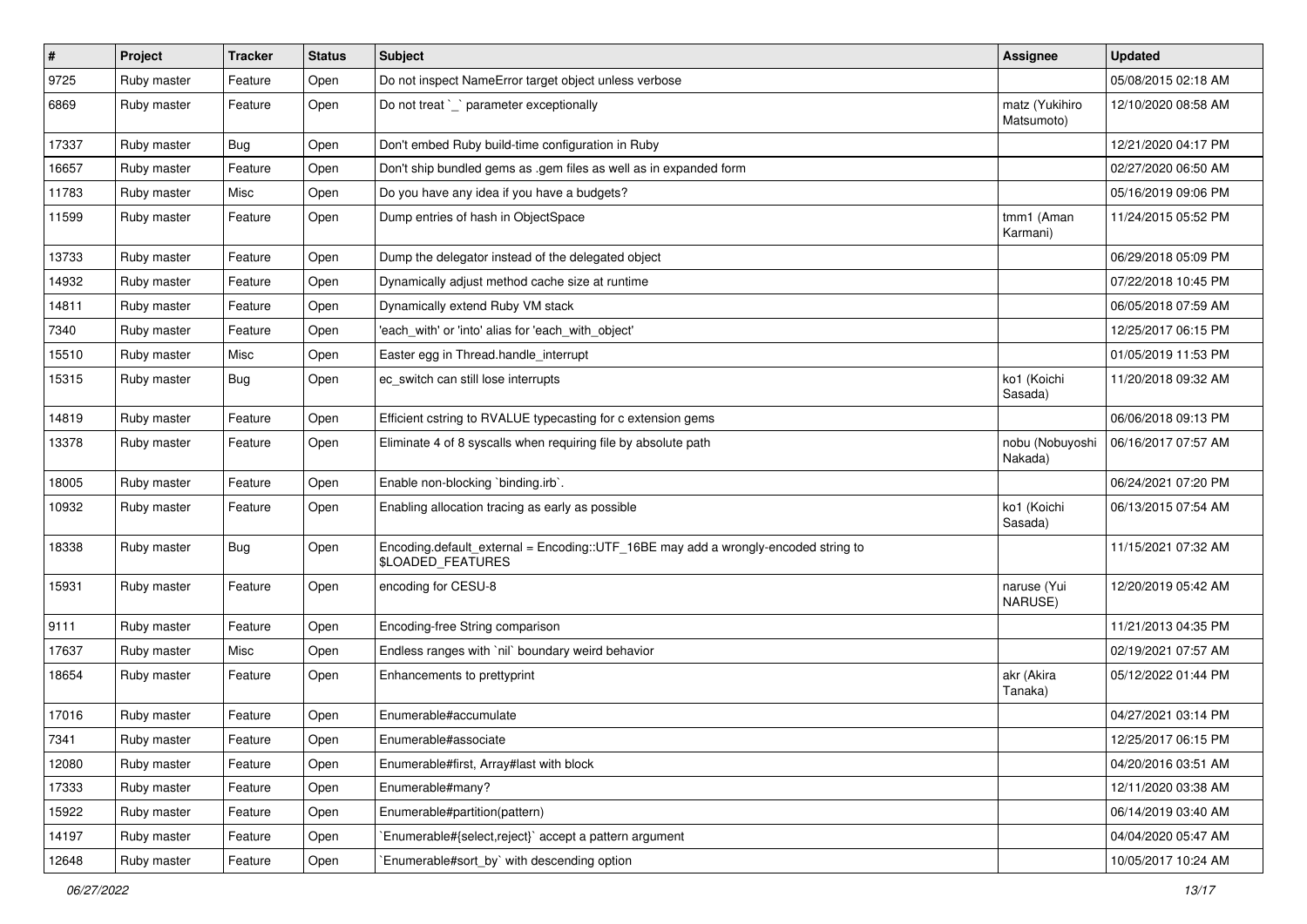| $\vert$ # | Project     | <b>Tracker</b> | <b>Status</b> | <b>Subject</b>                                                                                                      | <b>Assignee</b>              | <b>Updated</b>      |
|-----------|-------------|----------------|---------------|---------------------------------------------------------------------------------------------------------------------|------------------------------|---------------------|
| 15549     | Ruby master | Feature        | Open          | Enumerable#to_reader (or anything enumerable, Enumerator, lazy enums, enum_for results)                             |                              | 01/24/2019 12:21 PM |
| 6687      | Ruby master | Feature        | Open          | Enumerable#with                                                                                                     |                              | 12/25/2017 06:15 PM |
| 16838     | Ruby master | Feature        | Open          | Enumerator::ArithmeticSequence missing allocator for #clone and #dup                                                |                              | 05/18/2020 10:44 PM |
| 14423     | Ruby master | Feature        | Open          | Enumerator from single object                                                                                       |                              | 11/20/2019 05:04 AM |
| 18262     | Ruby master | Feature        | Open          | Enumerator::Lazy#partition                                                                                          |                              | 11/20/2021 10:17 AM |
| 16987     | Ruby master | Feature        | Open          | Enumerator::Lazy vs Array methods                                                                                   |                              | 07/15/2020 04:56 PM |
| 9557      | Ruby master | Feature        | Open          | Enumerator#next and Enumerator#peek with argument                                                                   |                              | 04/11/2014 07:00 PM |
| 18743     | Ruby master | <b>Bug</b>     | Open          | Enumerator#next / peek re-use each others stacktraces                                                               |                              | 04/19/2022 02:42 PM |
| 18685     | Ruby master | Feature        | Open          | Enumerator.product: Cartesian product of enumerables                                                                |                              | 04/26/2022 07:02 AM |
| 17663     | Ruby master | Feature        | Open          | Enumerator#with, an alternative to Enumerator#with_object                                                           |                              | 03/02/2021 05:48 PM |
| 16235     | Ruby master | Misc           | Open          | ENV assoc spec test does not test invalid name                                                                      |                              | 10/05/2019 10:53 PM |
| 18334     | Ruby master | Feature        | Open          | ENV#to_h returns a new Hash object but Hash#to_h does not, which can cause inconsistencies                          |                              | 11/17/2021 05:46 PM |
| 15948     | Ruby master | Feature        | Open          | ENV.update takes multiple hashes as Hash#update                                                                     |                              | 06/21/2019 07:35 AM |
| 18614     | Ruby master | <b>Bug</b>     | Open          | Error (busy loop) in<br>TestGemCommandsSetupCommand#test_destdir_flag_does_not_try_to_write_to_the_default_gem_home | hsbt (Hiroshi<br>SHIBATA)    | 03/17/2022 01:03 AM |
| 14971     | Ruby master | Bug            | Open          | error: implicit declaration of function 'rb_vm_call0                                                                | nobu (Nobuyoshi<br>Nakada)   | 09/06/2018 03:53 AM |
| 10424     | Ruby master | Misc           | Open          | Error message when sorting NaN                                                                                      |                              | 10/25/2014 02:13 PM |
| 17174     | Ruby master | Misc           | Open          | "Error relocating, symbol not found" error when compiling a native extension on Alpine with Ruby >=2.4              |                              | 10/06/2020 11:19 AM |
| 11347     | Ruby master | Feature        | Open          | Errors with cause not reported properly to console                                                                  |                              | 07/15/2015 04:39 PM |
| 14449     | Ruby master | Feature        | Open          | error when trying to run rails s                                                                                    |                              | 12/23/2021 11:43 PM |
| 18616     | Ruby master | <b>Bug</b>     | Open          | Error with clang(1) on MacOS due to __declspec()                                                                    |                              | 03/09/2022 10:50 AM |
| 11840     | Ruby master | <b>Bug</b>     | Open          | Error with "make check" on Cygwin                                                                                   | cruby-cygwin                 | 05/19/2022 08:20 AM |
| 16153     | Ruby master | Feature        | Open          | eventually_frozen flag to gradually phase-in frozen strings                                                         |                              | 02/10/2020 07:39 PM |
| 7895      | Ruby master | Feature        | Open          | Exception#backtrace_locations to go with Thread#backtrace_locations and Kernel#caller_locations                     |                              | 12/23/2021 11:43 PM |
| 9918      | Ruby master | Feature        | Open          | Exception#cause should be shown in output and #inspect                                                              |                              | 07/13/2015 02:32 PM |
| 11307     | Ruby master | Feature        | Open          | exception-free non-blocking Queue#pop                                                                               | matz (Yukihiro<br>Matsumoto) | 06/25/2015 11:06 PM |
| 11122     | Ruby master | Feature        | Open          | exception-free non-blocking Queue/SizedQueue operations                                                             | matz (Yukihiro<br>Matsumoto) | 05/06/2015 08:53 PM |
| 8366      | Ruby master | Feature        | Open          | Exception.message take time to execute depending on the instance variables                                          |                              | 09/22/2014 06:41 AM |
| 11355     | Ruby master | Misc           | Open          | Exceptions inheriting from Timeout:: Error should behave the same way                                               |                              | 07/15/2015 04:59 PM |
| 16829     | Ruby master | <b>Bug</b>     | Open          | Exceptions raised from within an enumerated method lose part of their stacktrace                                    |                              | 05/20/2022 07:25 PM |
| 18061     | Ruby master | <b>Bug</b>     | Open          | Execshield test: libruby.so.N.N.N: FAIL: property-note test because no .note.gnu.property section found             |                              | 06/22/2022 07:58 AM |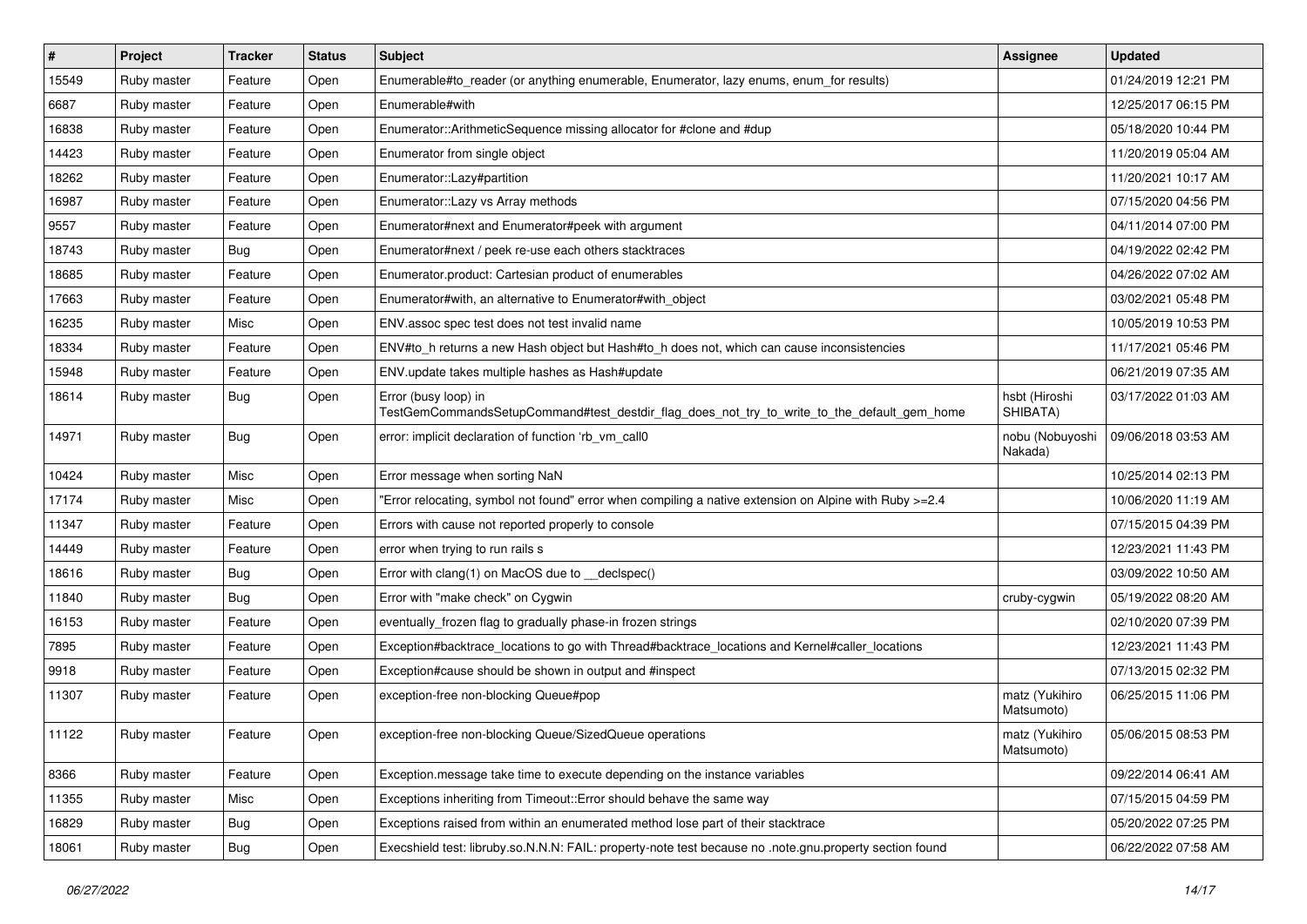| $\vert$ # | Project     | <b>Tracker</b> | <b>Status</b> | <b>Subject</b>                                                                                     | Assignee                     | <b>Updated</b>      |
|-----------|-------------|----------------|---------------|----------------------------------------------------------------------------------------------------|------------------------------|---------------------|
| 7747      | Ruby master | Feature        | Open          | Expanded API for Binding semantics                                                                 |                              | 12/23/2021 11:43 PM |
| 18568     | Ruby master | Feature        | Open          | Explore lazy RubyGems boot to reduce need for --disable-gems                                       |                              | 02/17/2022 07:15 AM |
| 15778     | Ruby master | Feature        | Open          | Expose an API to pry-open the stack frames in Ruby                                                 | ko1 (Koichi<br>Sasada)       | 08/29/2019 06:24 AM |
| 17660     | Ruby master | Feature        | Open          | Expose information about which basic methods have been redefined                                   |                              | 03/02/2021 03:31 PM |
| 8598      | Ruby master | Feature        | Open          | Expose information whether a timezone offset has been explicitly set on DateTime object            |                              | 07/03/2013 08:27 PM |
| 14896     | Ruby master | Feature        | Open          | Expose Net:: HTTPResponse socket for integration with libraries expecting an IO                    |                              | 07/04/2018 10:05 PM |
| 18821     | Ruby master | Feature        | Open          | Expose Pattern Matching interfaces in core classes                                                 |                              | 06/09/2022 07:24 AM |
| 17611     | Ruby master | Feature        | Open          | Expose `rb_execarg` interfaces and `rb_grantpt`                                                    |                              | 02/07/2021 01:52 AM |
| 16562     | Ruby master | Feature        | Open          | Expose rb_io_set_encoding_internal to reduce function calls on loading source files                |                              | 01/27/2020 06:05 AM |
| 15261     | Ruby master | Feature        | Open          | Expose rl_variable_value as Readline.variable_value                                                |                              | 10/29/2018 12:08 PM |
| 14217     | Ruby master | Feature        | Open          | Expose RUBY_PATCHLEVEL_STR or similar with patch level info for rc/preview as a constant           |                              | 06/01/2018 03:00 AM |
| 17159     | Ruby master | <b>Bug</b>     | Open          | extend `define_method` for Ractor                                                                  |                              | 10/29/2020 04:06 PM |
| 8229      | Ruby master | Feature        | Open          | extend Hash.include?                                                                               | matz (Yukihiro<br>Matsumoto) | 12/10/2020 08:53 AM |
| 8564      | Ruby master | Feature        | Open          | Extend Module#attr methods                                                                         |                              | 02/05/2015 07:39 PM |
| 15149     | Ruby master | Feature        | Open          | extend string format to nil safe                                                                   |                              | 09/25/2018 03:22 AM |
| 16460     | Ruby master | Feature        | Open          | External names for keyword parameters in method definitions                                        |                              | 01/02/2020 02:11 AM |
| 14900     | Ruby master | Feature        | Open          | Extra allocation in String#byteslice                                                               |                              | 08/31/2020 09:41 PM |
| 15496     | Ruby master | Feature        | Open          | Extract between string as standard String api                                                      |                              | 01/09/2019 08:25 AM |
| 13209     | Ruby master | Misc           | Open          | fact.rb in ruby/sample variations                                                                  |                              | 02/14/2017 12:10 AM |
| 18605     | Ruby master | Bug            | Open          | Fails to run on (newer) 32bit Windows with ucrt                                                    |                              | 04/01/2022 07:52 AM |
| 15380     | Ruby master | Feature        | Open          | faster method lookup for Array#all? #none? #one?                                                   |                              | 12/05/2018 10:11 PM |
| 17001     | Ruby master | Feature        | Open          | [Feature] Dir.scan to yield dirent for efficient and composable recursive directory scaning        |                              | 06/30/2020 07:57 PM |
| 13934     | Ruby master | Feature        | Open          | [Feature request] Being able to set a default encoding other than Unicode on a "per-project" basis |                              | 09/25/2017 05:18 AM |
| 17808     | Ruby master | Feature        | Open          | Feature Request: JS like splat of Object properties as named method parameters                     |                              | 04/17/2021 11:43 PM |
| 14129     | Ruby master | Feature        | Open          | Feature Request: sockets - add support for recvmmsg                                                |                              | 12/12/2017 08:35 AM |
| 16960     | Ruby master | Feature        | Open          | Feedback regarding => in 'As' Pattern Matching                                                     |                              | 06/13/2020 12:32 AM |
| 17263     | Ruby master | Bug            | Open          | Fiber context switch degrades with number of fibers, limit on number of fibers                     |                              | 01/31/2022 02:47 PM |
| 9804      | Ruby master | Feature        | Open          | File::CREATE as a synonym for File::CREAT                                                          |                              | 12/23/2021 11:43 PM |
| 13576     | Ruby master | Feature        | Open          | File#to path shall be deleted                                                                      |                              | 06/24/2019 08:20 PM |
| 18082     | Ruby master | Misc           | Open          | FileUtils.remove_entry_secure has inconsistent document                                            |                              | 08/17/2021 04:26 PM |
| 18784     | Ruby master | <b>Bug</b>     | Open          | `FileUtils.rm_f` and `FileUtils.rm_rf` should not mask exceptions                                  |                              | 05/16/2022 09:04 AM |
| 7106      | Ruby master | Feature        | Open          | FileUtils.touch should allow touching the symlink itself rather than the file the link points to   |                              | 12/25/2017 06:15 PM |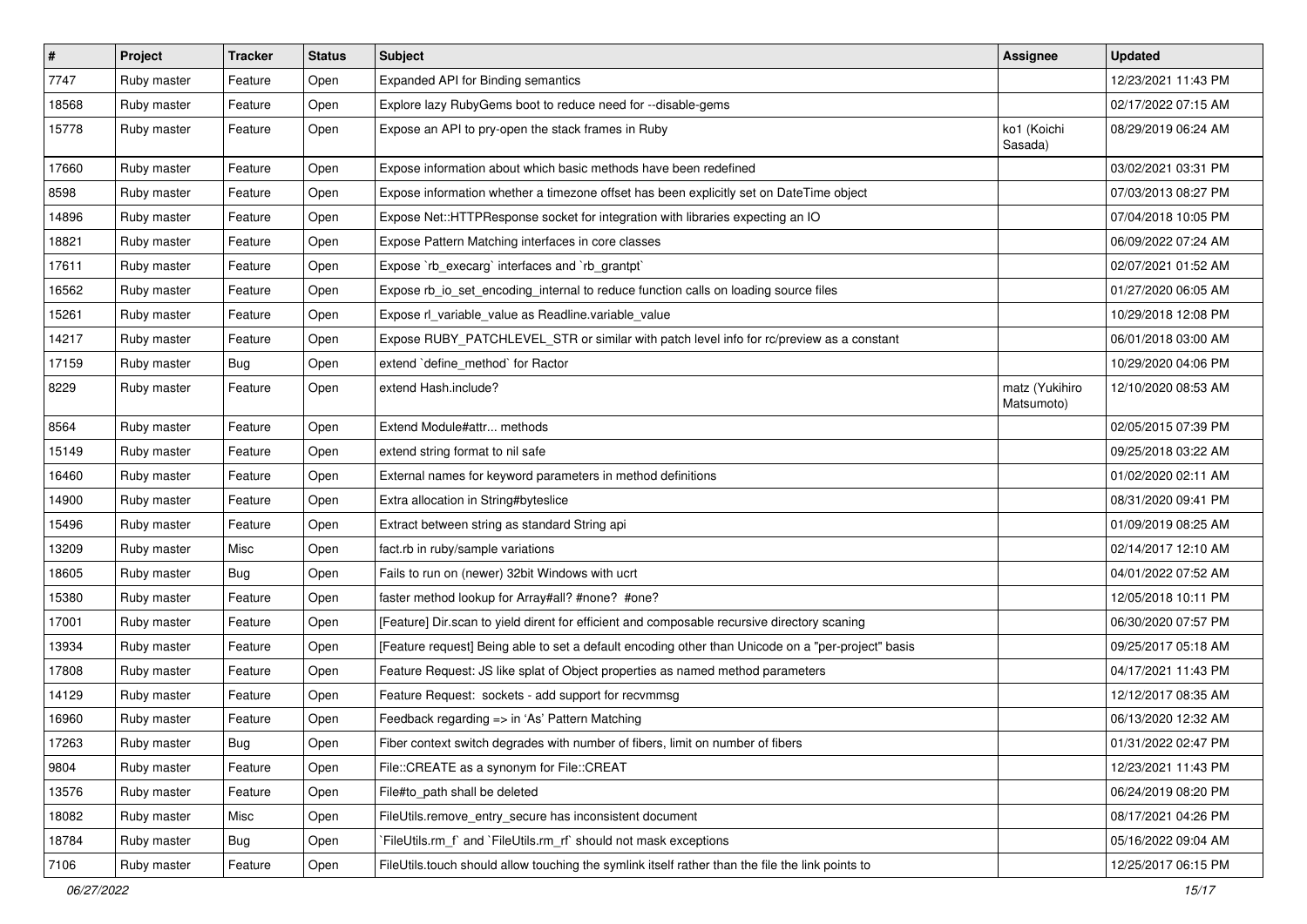| #     | Project     | <b>Tracker</b> | <b>Status</b> | Subject                                                                                                                            | <b>Assignee</b>              | <b>Updated</b>      |
|-------|-------------|----------------|---------------|------------------------------------------------------------------------------------------------------------------------------------|------------------------------|---------------------|
| 13151 | Ruby master | <b>Bug</b>     | Open          | File.writable? doesn't report correctly if a directory is writable on Windows.                                                     |                              | 01/23/2017 05:46 PM |
| 13869 | Ruby master | Feature        | Open          | Filter non directories from Dir.glob                                                                                               |                              | 10/20/2017 01:58 AM |
| 12021 | Ruby master | Feature        | Open          | Final instance variables                                                                                                           |                              | 12/23/2021 11:43 PM |
| 12334 | Ruby master | Feature        | Open          | Final/Readonly Support for Fields / Instance Variables                                                                             |                              | 07/20/2016 01:49 AM |
| 6946  | Ruby master | Feature        | Open          | FIPS support?                                                                                                                      |                              | 11/07/2018 04:00 PM |
| 10683 | Ruby master | Feature        | Open          | fix inconsistent behavior of Kernel. Hash()                                                                                        |                              | 01/02/2015 06:00 AM |
| 12116 | Ruby master | Feature        | Open          | Fixnum#divmod`, `Bignum#divmod` with multiple arguments                                                                            |                              | 03/21/2016 02:00 PM |
| 13374 | Ruby master | Feature        | Open          | Fix one of performance regressions in method calling                                                                               |                              | 06/24/2019 08:32 PM |
| 18152 | Ruby master | <b>Bug</b>     | Open          | Fix theoretical bug with signals + qsort                                                                                           |                              | 09/08/2021 03:38 PM |
| 17849 | Ruby master | Feature        | Open          | Fix Timeout timeout so that it can be used in threaded Web servers                                                                 | matz (Yukihiro<br>Matsumoto) | 04/10/2022 06:26 AM |
| 15136 | Ruby master | Misc           | Open          | Fix -Wparentheses warnings                                                                                                         |                              | 09/20/2018 09:41 AM |
| 15435 | Ruby master | Feature        | Open          | Float I Infinity 00000000000                                                                                                       |                              | 12/20/2018 02:27 PM |
| 9522  | Ruby master | Feature        | Open          | Float("NaN"), Float("Infinity")                                                                                                    |                              | 02/16/2014 05:36 AM |
| 18477 | Ruby master | Feature        | Open          | Float#sqrt and Integer#sqrt                                                                                                        |                              | 01/11/2022 07:34 PM |
| 7611  | Ruby master | Feature        | Open          | Focal method for all loads/requires                                                                                                | matz (Yukihiro<br>Matsumoto) | 12/25/2017 06:15 PM |
| 16478 | Ruby master | Feature        | Open          | Fold symbol tables for tracking basic operation method redefinition changes into a single ID table                                 |                              | 01/04/2020 01:42 AM |
| 16276 | Ruby master | Feature        | Open          | For consideration: "private doend" / "protected doend"                                                                             |                              | 11/19/2019 04:27 AM |
| 15423 | Ruby master | <b>Bug</b>     | Open          | fork leapfrog leaks memory on FreeBSD 11.2                                                                                         |                              | 12/16/2018 02:28 PM |
| 10000 | Ruby master | Feature        | Open          | format width and precision with symbol hash                                                                                        |                              | 07/01/2014 01:25 AM |
| 17353 | Ruby master | Feature        | Open          | Functional chaining operator                                                                                                       |                              | 11/30/2020 03:29 AM |
| 14844 | Ruby master | Feature        | Open          | Future of RubyVM::AST?                                                                                                             | yui-knk (Kaneko<br>Yuichiro) | 08/31/2020 08:22 AM |
| 18796 | Ruby master | <b>Bug</b>     | Open          | GC compaction gets stuck on Mac OS when a debugger is attached                                                                     |                              | 06/08/2022 08:25 AM |
| 14275 | Ruby master | Feature        | Open          | GC not aggressive enough                                                                                                           |                              | 06/17/2021 06:54 PM |
| 15097 | Ruby master | Bug            | Open          | Gem install fails on Ruby 2.5.1 with Cygwin (get_dns_server_list undefined)                                                        | cruby-cygwin                 | 05/19/2022 08:20 AM |
| 16897 | Ruby master | Feature        | Open          | General purpose memoizer in Ruby 3 with Ruby 2 performance                                                                         |                              | 06/26/2020 03:51 PM |
| 8862  | Ruby master | Feature        | Open          | getoptlong to accept user-provided commandline                                                                                     |                              | 09/04/2013 09:53 PM |
| 10312 | Ruby master | Misc           | Open          | Give people more control over how the ruby parser sees code and lexical code elements (valid/invalid - toggle<br>options) + macros |                              | 01/20/2016 05:14 PM |
| 12113 | Ruby master | Feature        | Open          | Global method inside Delegator causes NameError                                                                                    |                              | 03/01/2016 01:58 AM |
| 16615 | Ruby master | Feature        | Open          | Group style access scope for macros                                                                                                |                              | 03/09/2020 02:39 PM |
| 8772  | Ruby master | Feature        | Open          | Hash alias #  merge, and the case for Hash and Array polymorphism                                                                  |                              | 12/25/2017 06:15 PM |